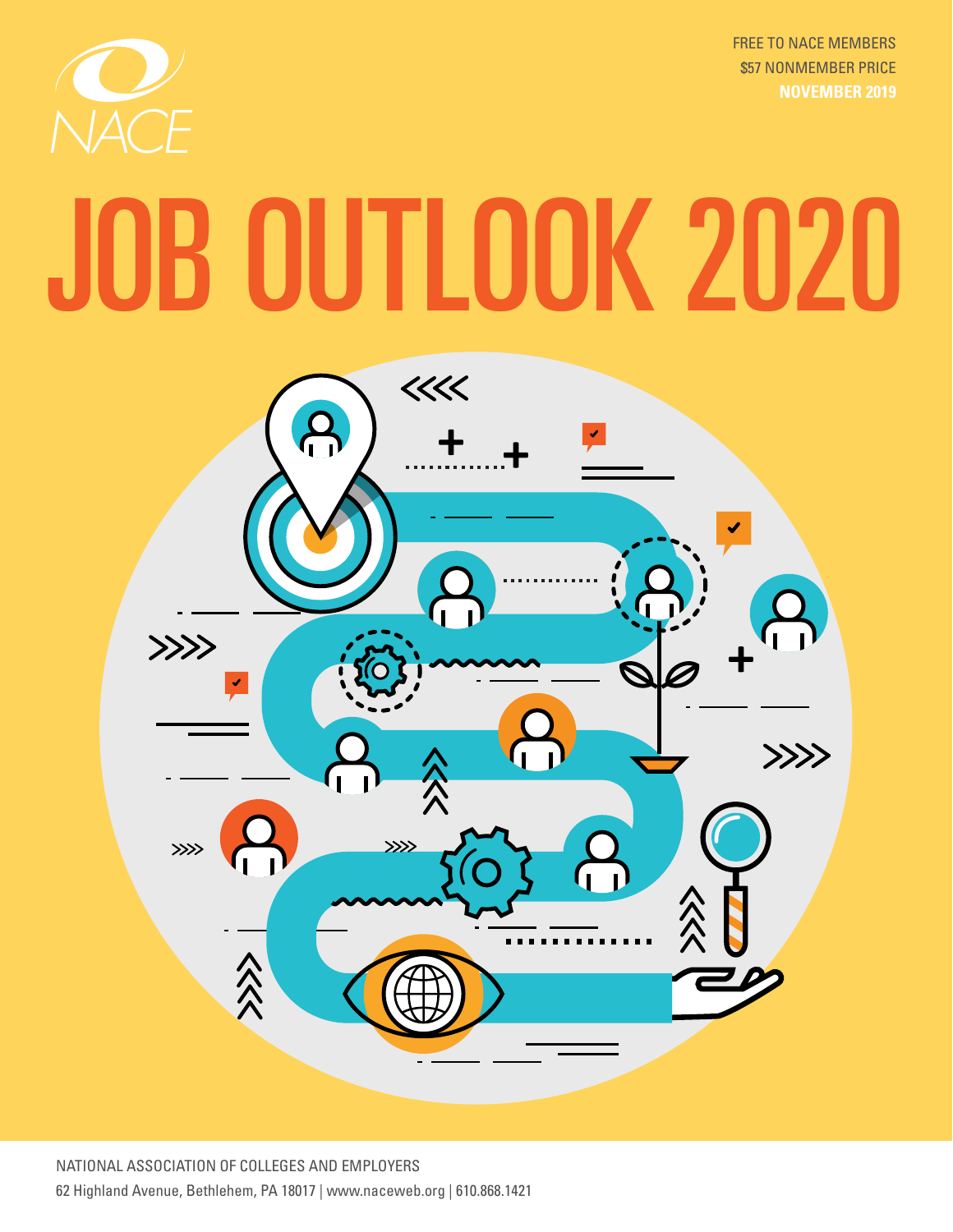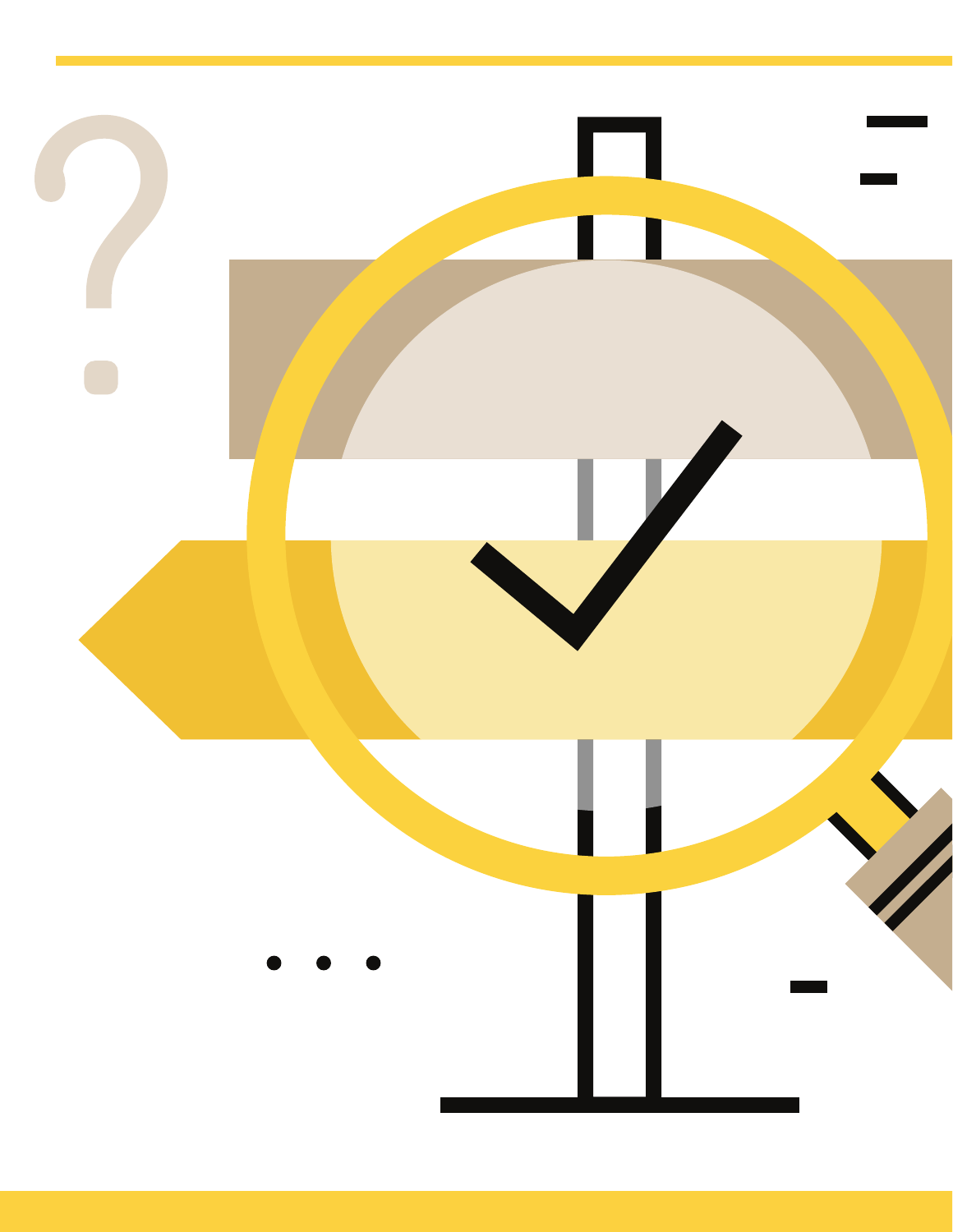# TABLE OF CONTENTS

| <b>EMPLOYERS PLAN A 5.8 PERCENT INCREASE IN COLLEGE HIRING</b><br>Job Market Ratings<br>Plans to Reassess Hiring Needs<br>Fall vs. Spring Recruiting<br>Hiring by Industry<br>Hiring by Region |  |
|------------------------------------------------------------------------------------------------------------------------------------------------------------------------------------------------|--|
| <b>WHO'S IN DEMAND</b><br>International Student Hiring                                                                                                                                         |  |
| <b>EMPLOYERS' VIEW OF CANDIDATES</b><br><b>Resume Attributes</b><br>Who Gets the Job When Choosing Between Equally Qualified Candidates? The Intern.<br><b>Career Readiness</b>                |  |
| <b>COMPENSATION AND SIGNING BONUSES</b><br><b>Signing Bonuses</b>                                                                                                                              |  |
| <b>APPENDIX</b>                                                                                                                                                                                |  |

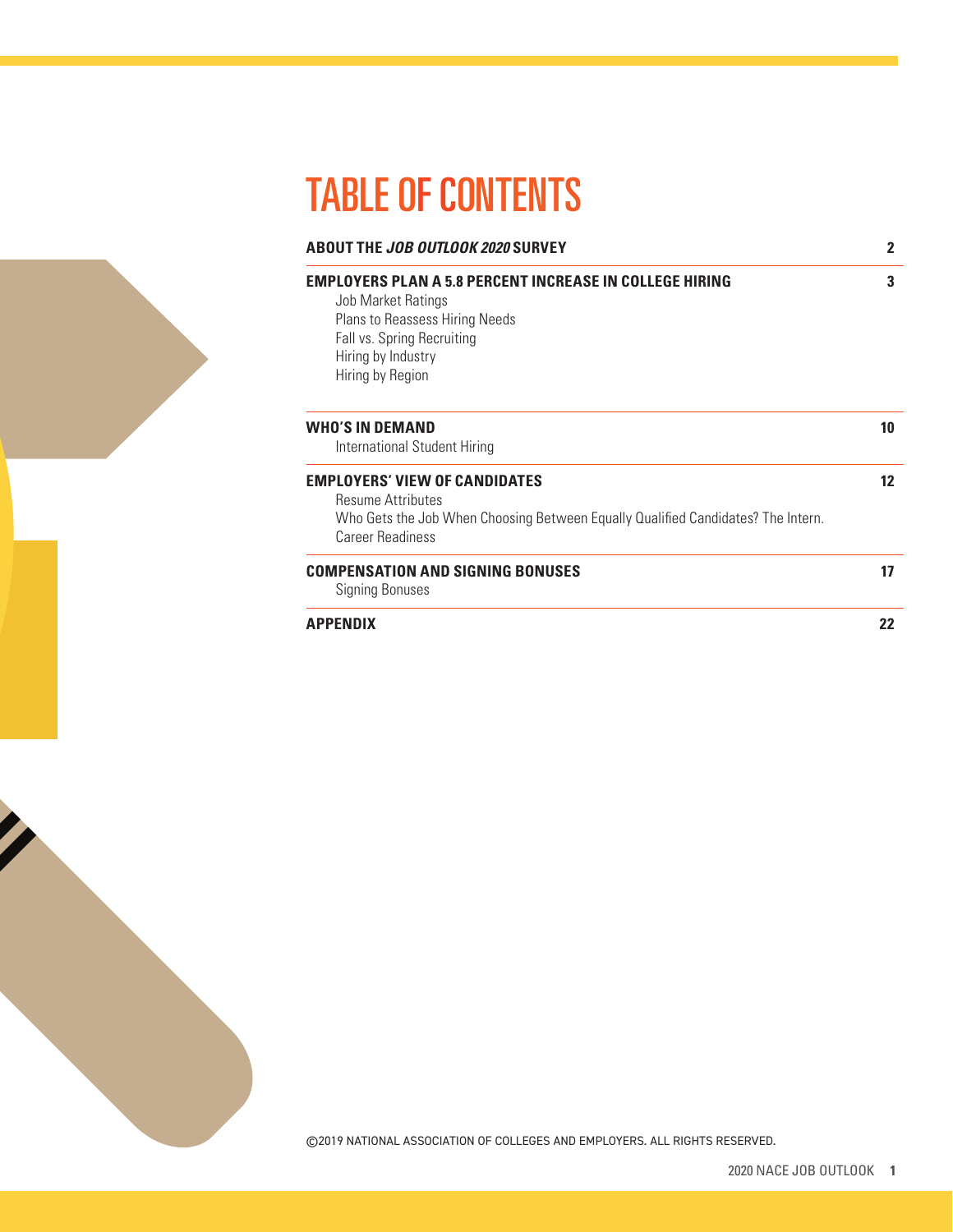# <span id="page-3-0"></span>ABOUT THE JOB OUTLOOK 2020 SURVEY

The *Job Outlook* survey is a forecast of hiring intentions of employers as they relate to new college graduates. Each year, the National Association of Colleges and Employers (NACE) surveys its employer members about their hiring plans and other employment-related issues to project the market for new college graduates for the current class and to assess a variety of conditions that may influence that market.

Data for the *Job Outlook 2020* survey were collected from August 1, 2019, through September 30, 2019. This year's data collection not only surveyed 905 NACE employer members, but also 2,229 employer organizations that were nonmembers. A total of 150 surveys were returned; 115 were NACE members and the remaining 35 were nonmembers.

Of the total that responded, 10 percent are from New England, 10.7 percent are from the Southwest, 12.7 percent are from the Southeast, 12.7 percent are from the Rocky Mountain/Far West, 13.3 percent are from the Plains, 18 percent are from the Mideast, and 22.7 percent are from the Great Lakes. For additional information about the respondents, see the Appendix.

Totals throughout this report may not equal 100 percent due to rounding.

NACE expects to provide a formal job market update during the 2019-20 academic year. Based on data collected in February and March, the *Job Outlook 2020 Spring Update* survey will give NACE members a final update on hiring for 2019-20 graduates. Results will be available in early April.

# RESEARCH:

Director of Research, Public Policy, and Legislative Affairs: Edwin W. Koc Assistant Director of Research and Public Policy: Joshua Kahn Research Manager: Andrea J. Koncz Research Associate: Angelena Salvadge Research Assistant: Anna Longenberger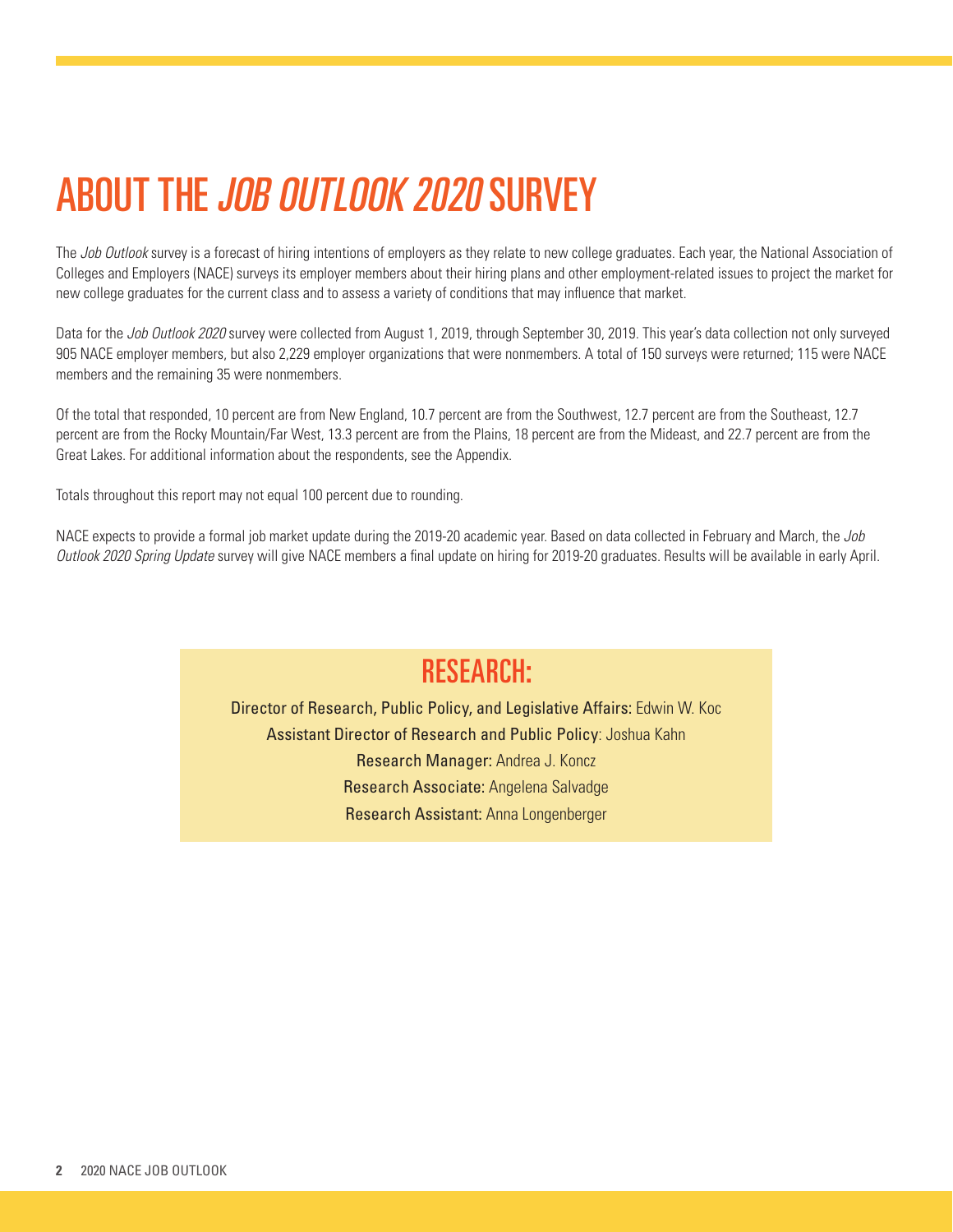# JOB OUTLOOK 2020

#### **EMPLOYERS PLAN A 5.8 PERCENT INCREASE IN COLLEGE HIRING**

Employers appear to have tempered their hiring plans for new college graduates as they plan to hire 5.8 percent more new college graduates from the Class of 2020 than they did from the Class of 2019 for positions in the United States.

At this time last year, employers were planning an increase in college hiring of nearly 17 percent. However, this year's results might merely signal a return to normal levels of anticipated hiring. This year's increase is identical to where hiring began for the Class of 2017 and is more in line with the results in recent years. (See Figure 1.)



\*Years 2014 through 2020 are the hiring projections for U.S. locations only. Prior years' projections are shown for informational purposes only and should not be compared to the 2014-20 projections.

The largest group of employers (48.2 percent) will maintain their individual hiring numbers, marking the fifth consecutive year that this is occurring. In addition, 45.5 percent have plans to increase their individual hires, with the remaining 6.3 percent planning to decrease hiring numbers. (See Figure 2.)

Although the Class of 2017 may have begun with the same overall planned hiring increase of 5.8 percent, the Class of 2020 has nearly 10 percent more respondents increasing hiring, and far fewer decreasing hiring (11.6 percent compared to 6.3 percent).

When asked to cite reasons influencing their individual hiring numbers, many of the respondents reported company growth as a catalyst for increasing hires. A large group also cited the success of their internship program and plan to increase their hiring by converting more interns. Further evidence of this trend can be found in the results from *NACE's 2018-19 Internship & Co-op Survey,* which reported an increase in the overall intern conversion rate from 45.6 percent in 2018 to 56.1 percent in 2019.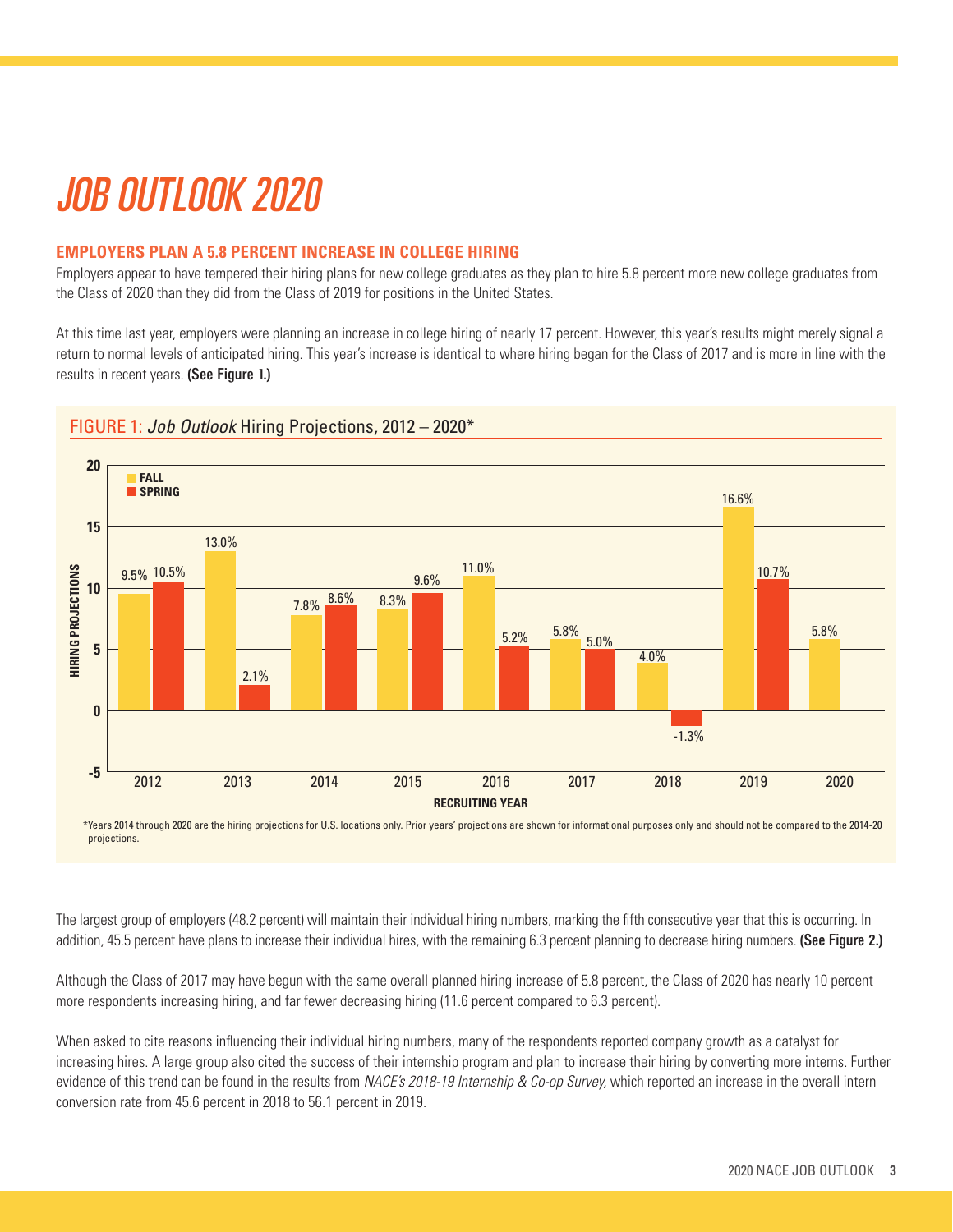Two other reasons worth mentioning were the needs to replace retiring employees and to make up for lower hiring rates during the past several years. The value of college hires was also noted as a factor in increasing hiring numbers. Some respondents mentioned that college hires are retained longer than non-degreed employees, and they bring diversity of thought and vitality to their respective organizations.

For those maintaining their college hiring numbers, most indicated that their companies are showing stable and steady growth, so they will keep hiring levels the same. Respondents in this group also indicated that they have found the optimal number of college hires, and don't have a need to increase or decrease hires.

The small group of respondents that are decreasing their hiring numbers cited company reorganization, budgets, and cost controls, and that they are still trying to find the right mix between entry-level and experienced hiring.

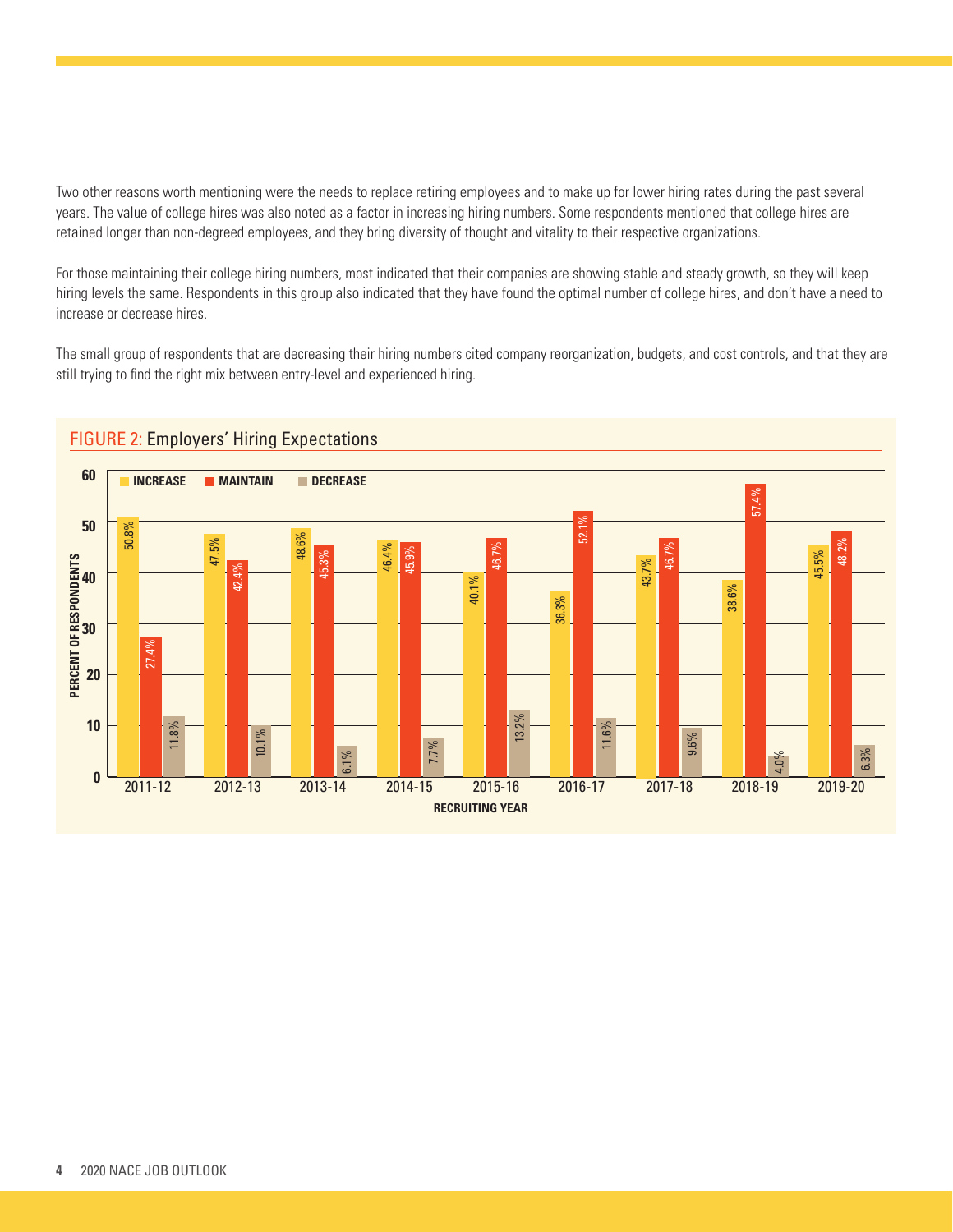#### **JOB MARKET RATINGS**

Respondents to the *Job Outlook 2020* and the *Job Outlook 2019* surveys had a somewhat similar view of the overall college job market, with both rating it as "very good." While the group of respondents rating the market as "excellent" dropped to slightly less than 10 percent, the "very good" and "good" ratings grew, signaling the perception of an overall stable economy. In addition, the percentage of respondents that rated the market as "fair" fell from 8.9 percent last year to 7.1 percent this year. (See Figure 3.)



#### FIGURE 3: Employers Rate the Job Market for 2019-20 Graduates

#### **PLANS TO REASSESS HIRING NEEDS**

Following the same preferred schedule as survey respondents from the past two years, one-third of employers this year plan to reassess their college hiring needs on a quarterly basis. (See Figure 4.) Almost one in five will check their college hiring needs only once a year, down from more than one-quarter last year. Slightly more than one-quarter of employers this year—similar to last year's result—have plans to reassess on a monthly basis, with the remaining respondents split between a weekly reassessment schedule and one not covered by the four schedules provided. The respondents that indicated "other" schedules were split between reassessing every six months and doing so on an "as needed" basis.

#### FIGURE 4: Employers' Plans to Reassess Hiring Needs

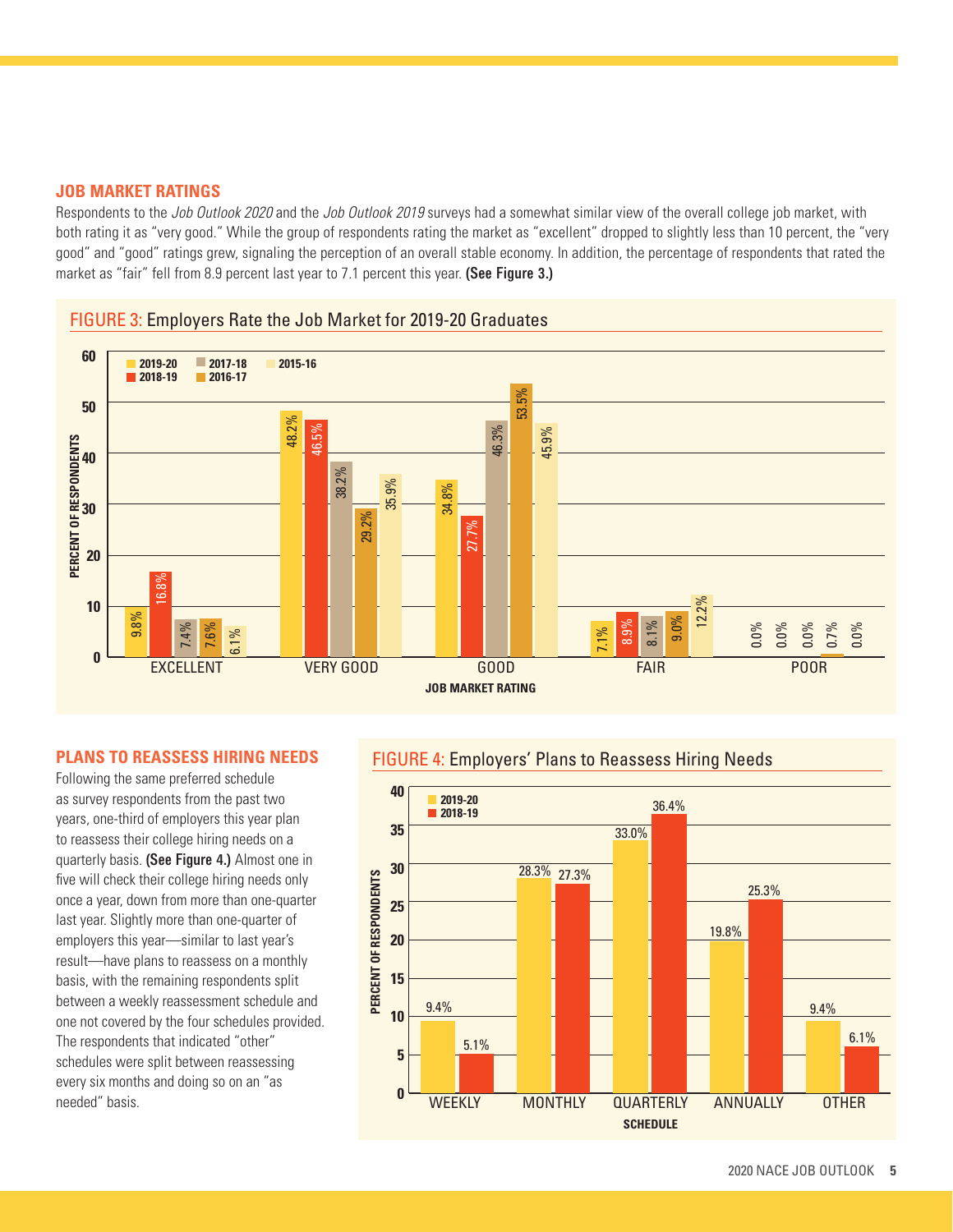#### **FALL VS. SPRING RECRUITING**

In each of the past four years, employers indicated that they will conduct at least 70 percent of their college recruiting in the fall. This year, however, that percentage has fallen to 68 percent, with the remaining 32 percent planned for the spring. (See Figure 5.) While fall clearly remains the preferred recruiting season, just 4.2 percent of respondents plan to do all of their recruiting in the fall this year, down from 15 percent last year and 13 percent two years ago.

#### FIGURE 5: Percentage of College Recruiting Conducted in Fall vs. Spring, 2014-2020

| <b>JOB OUTLOOK SURVEY YEAR</b> | <b>FALL</b> | <b>SPRING</b> |
|--------------------------------|-------------|---------------|
| 2020                           | 68%         | 32%           |
| 2019                           | 71%         | 29%           |
| $\frac{1}{2018}$               | 70%         | 30%           |
| $\overline{2017}$              | 72%         | 28%           |
| 2016                           | 71%         | 29%           |
| 2015                           | 66%         | 34%           |
| 2014                           | 62%         | 38%           |

Individual spring 2020 recruiting plans also show that employers will be active on campuses. More than 70 percent of this year's respondents have either firm or tentative recruiting plans in place for spring 2020, up from 67.7 percent last year. (See Figure 6.)

Not surprisingly, the group of respondents that will not be on campus in spring because they completed all their recruiting in the fall has dropped from 19.2 percent last year to 14.8 this year. Even though a slightly higher percentage of respondents are unsure of their spring recruiting plans this year, no respondents reported that they will not be on campus in spring 2020 because they are not hiring.

#### FIGURE 6: Spring 2020 Recruiting Plans

| <b>RECRUITING PLANS</b>  | <b>SPRING 2020</b> | <b>SPRING 2019</b> |
|--------------------------|--------------------|--------------------|
| Firm recruiting plans    | 32.4%              | 37.4%              |
| Tentative plans in place | 38.0%              | 30.3%              |
| All recruiting in fall   | 14.8%              | 19.2%              |
| Unsure                   | 14.8%              | $12.1\%$           |
| Not hiring               | 0.0%               | $1.0\%$            |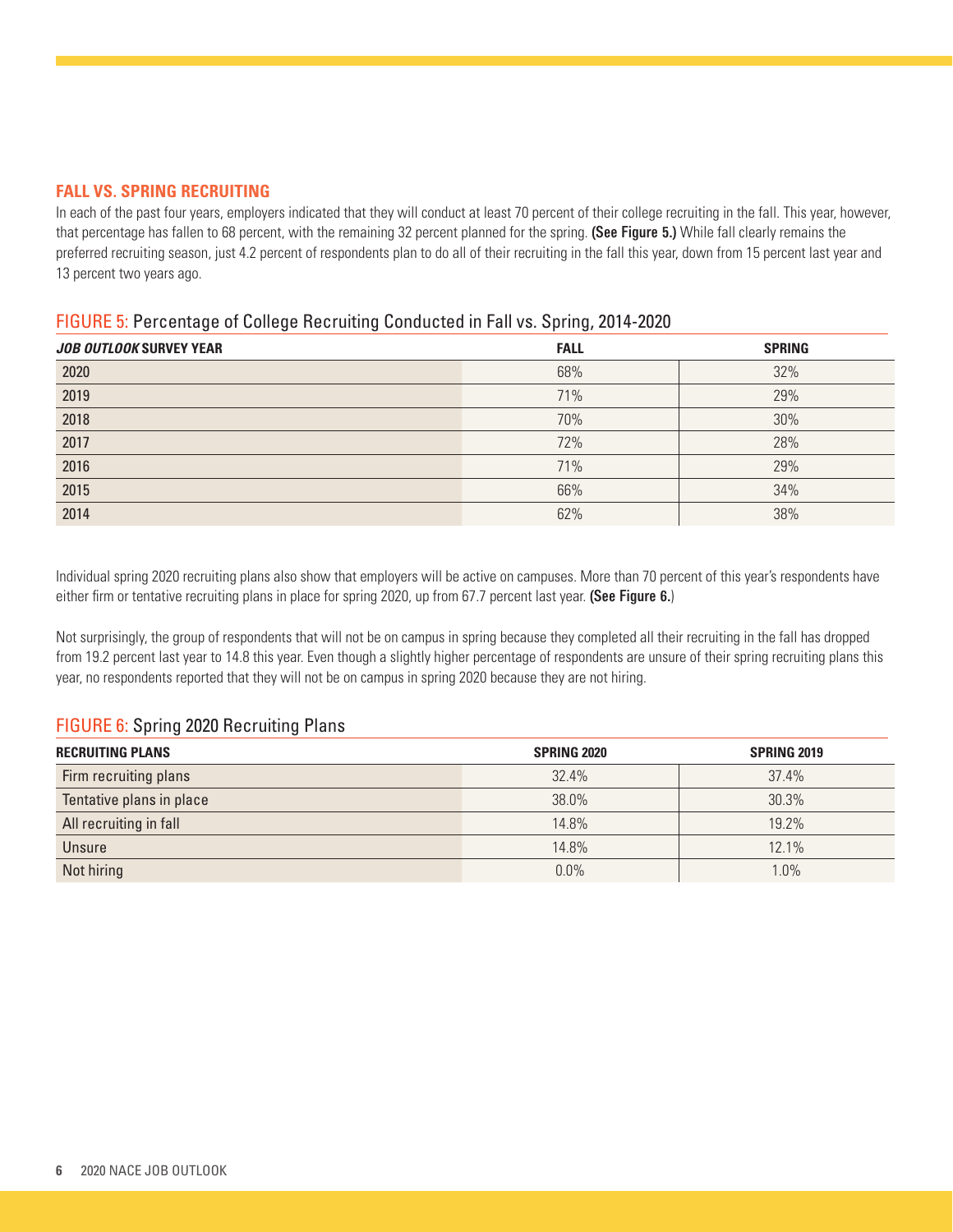#### **HIRING BY INDUSTRY**

A total of nine industries with at least five respondents reported their individual hiring numbers for the Class of 2020, and only one is showing an overall decrease in hiring. It is important to view these results with caution as the industry data are limited. (See Figure 7.)

Respondents in the information industry are reporting the largest increase in their hiring numbers, with plans to hire 30.5 percent more new graduates this year than they did last year. While this increase appears substantial, it demonstrates the how individual results can have a significant impact on a small pool of respondents. Among the six respondents in the information industry, there is one respondent planning a decrease in hires and one that plans to maintain its hires. In addition, three of the respondents in this category are planning increases of 50 percent or more. Likewise, this group gave one of the highest job market ratings within an industry (3.86 out of 5) and has no respondents that are unsure of their spring 2020 recruiting plans. (See Figures 8 and 9.)

Miscellaneous professional services employers gave the job market within their industry the highest rating at 4.0 out of 5. They are projecting an 11.2 percent increase in hiring, with five out of eight respondents growing their college hire numbers; the remaining respondents are planning to maintain their numbers. All respondents are planning to conduct spring 2020 recruiting, including almost 43 percent with firm plans in place. Nearly 30 percent, however, are unsure of their plans for spring.

In the computer and electronics manufacturing sector, respondents are planning an overall decrease in hiring of almost 11 percent. This result is directly due to limited data. Of the 12 industry respondents, three are reporting decreases, three are maintaining their numbers, and the remaining six are reporting increases—some of which exceed 100 percent. However, the firms reporting the decreases account for most of the total hires; without their numbers, the group would show a robust increase of 36 percent. The job market rating from employers in this industry is also relatively high, standing at 3.67 out of 5.

| <b>INDUSTRY</b>                        | # OF 2020<br><b>PROJECTED HIRES</b> | # OF 2019<br><b>ACTUAL HIRES</b> | % CHANGE | # OF RESPONDENTS |
|----------------------------------------|-------------------------------------|----------------------------------|----------|------------------|
| <b>Utilities</b>                       | 190                                 | 179                              | 6.1%     | ხ                |
| Food & Beverage Mfg.                   | 786                                 | 704                              | 11.6%    | ხ                |
| Chemical (Pharmaceutical) Mfg.         | 384                                 | 329                              | 16.7%    | 5                |
| <b>Computer &amp; Electronics Mfg.</b> | 4,136                               | 4,640                            | $-10.9%$ | 12               |
| Misc. Mfg.                             | 629                                 | 615                              | $2.2\%$  | 12               |
| <b>Retail Trade</b>                    | 927                                 | 792                              | 17.0%    | 6                |
| Information                            | 651                                 | 499                              | 30.5%    | 6                |
| Finance, Insurance, & Real Estate      | 9,874                               | 9,128                            | 8.2%     | 9                |
| Misc. Prof. Services                   | 773                                 | 695                              | 11.2%    | 8                |

#### FIGURE 7: Total Change in Hiring, by Industry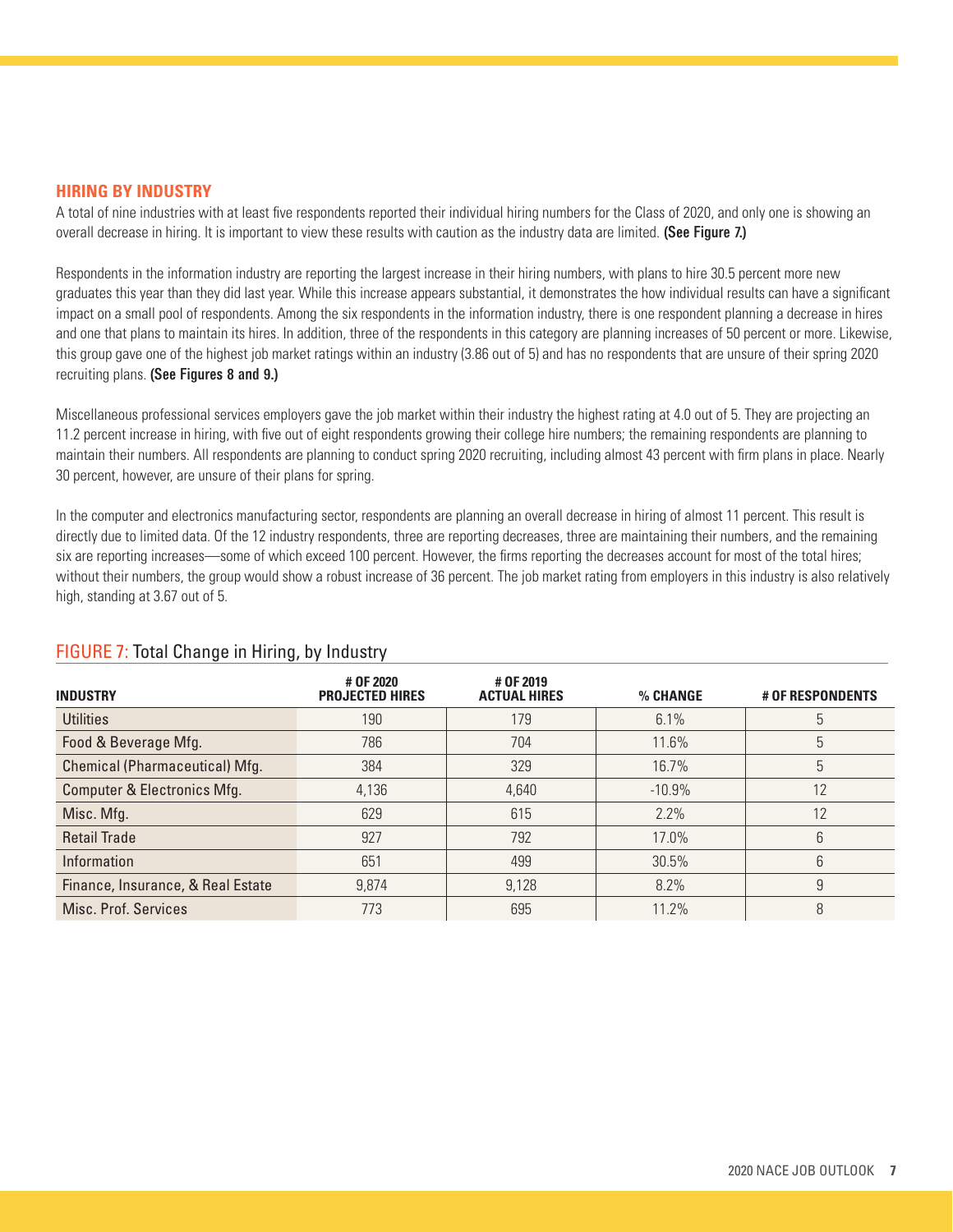| <b>INDUSTRY</b>                        | <b>FIRM PLANS</b> | <b>TENTATIVE</b><br><b>PLANS</b> | <b>ALL IN FALL</b> | <b>NOT HIRING</b> | <b>UNSURE</b> | # OF<br><b>RESPONDENTS</b> |
|----------------------------------------|-------------------|----------------------------------|--------------------|-------------------|---------------|----------------------------|
| <b>Utilities</b>                       | 33.3%             | 50.0%                            | $0.0\%$            | $0.0\%$           | 16.7%         | 6                          |
| Food & Beverage Mfg.                   | 40.0%             | 20.0%                            | 20.0%              | 0.0%              | 20.0%         | 5                          |
| Chemical (Pharmaceutical) Mfg.         | $20.0\%$          | 20.0%                            | 40.0%              | 0.0%              | 20.0%         | 5                          |
| <b>Computer &amp; Electronics Mfg.</b> | 42.9%             | 35.7%                            | 21.4%              | 0.0%              | 0.0%          | 14                         |
| Misc. Mfg.                             | 26.7%             | $40.0\%$                         | $20.0\%$           | 0.0%              | 13.3%         | 15                         |
| Wholesale Trade                        | 20.0%             | $60.0\%$                         | $0.0\%$            | $0.0\%$           | 20.0%         | 5                          |
| <b>Retail Trade</b>                    | 37.5%             | 37.5%                            | $0.0\%$            | $0.0\%$           | 25.0%         | 8                          |
| Information                            | 14.3%             | 71.4%                            | 14.3%              | $0.0\%$           | $0.0\%$       |                            |
| Finance, Insurance, & Real Estate      | 30.0%             | 50.0%                            | $10.0\%$           | 0.0%              | $10.0\%$      | 10                         |
| <b>Management Consulting</b>           | 20.0%             | 40.0%                            | $20.0\%$           | 0.0%              | 20.0%         | 5                          |
| Misc. Prof. Services                   | 42.9%             | 14.3%                            | 14.3%              | $0.0\%$           | 28.6%         | ᄀ                          |

### FIGURE 8: Spring 2020 Recruiting Plans, by Industry

### FIGURE 9: Job Market Ratings, by Industry\*

| <b>INDUSTRY</b>                   | <b>AVERAGE RATING</b> | <b>NUMBER OF RESPONDENTS</b> |
|-----------------------------------|-----------------------|------------------------------|
| <b>Utilities</b>                  | 3.33                  | 6                            |
| Food & Beverage Mfg.              | 3.40                  | 5                            |
| Chemical (Pharmaceutical) Mfg.    | 3.60                  | 5                            |
| Computer & Electronics Mfg.       | 3.67                  | 15                           |
| Misc. Mfg.                        | 3.20                  | 15                           |
| <b>Wholesale Trade</b>            | 3.60                  | 5                            |
| <b>Retail Trade</b>               | 3.56                  | 9                            |
| Information                       | 3.86                  |                              |
| Finance, Insurance, & Real Estate | 3.70                  | 10                           |
| <b>Management Consulting</b>      | 3.80                  | 5                            |
| Misc. Prof. Services              | 4.00                  | 8                            |

\*5-point scale, where 1=Poor, 2=Fair, 3=Good, 4=Very Good, and 5=Excellent.

#### **HIRING BY REGION**

In last year's *Job Outlook 2019* survey, hiring increases were reported in all seven geographic regions, with five of the seven regions indicating double-digit gains. This year, six regions are reporting overall increases—including three that are in the double digits—while the Mideast is showing a double-digit decrease. (See Figure 10.)

When examining individual hiring plans by employers within the seven regions, there is some inconsistency when comparing to the hiring expectations and spring 2020 recruiting plans. For example, 58.8 percent of Mideast employers will increase hiring and the remaining 41.2 percent will maintain their hiring numbers. No employers are planning specifically to decrease hires. Yet, less than 20 percent of respondents in this region have firm plans in place for spring 2020 recruiting. (See Figures 11 and 12.)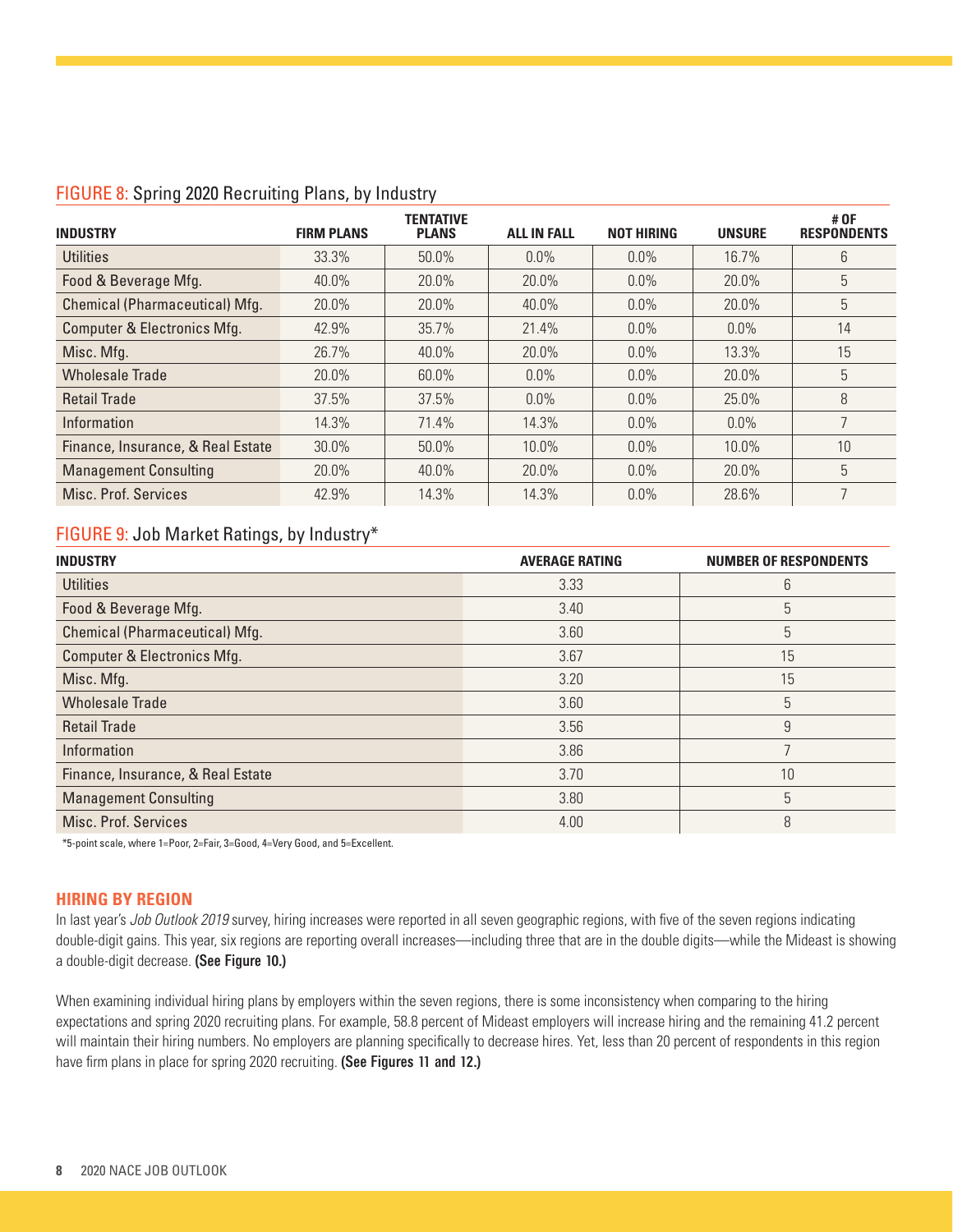The Great Lakes region is also showing a discrepancy in findings. In this region, the overall hiring increase is 21.5 percent, but the individual hiring expectations show just one-third of respondents with plans to increase hiring, 63 percent planning to maintain hiring, and 3.7 percent expecting to decrease hiring. In addition, slightly more than 30 percent of respondents in the Great Lakes region have firm plans in place for the spring 2020 recruiting season.

On the other hand, the Plains region is showing consistent results. Employers in this region are reporting the highest number of individual hires projected, yielding an overall increase of 9.1 percent. No respondents in this region are reporting that they will decrease individual hiring numbers. In addition, almost 65 percent of respondents from the Plains region have firm or tentative plans for recruiting in spring of 2020 and 17.6 percent plan to do all their recruiting during the fall.

#### FIGURE 10: Total Change in Hiring, by Region

| <b>REGION</b>                  | # OF 2020 PROJECTED HIRES | # OF 2019 ACTUAL HIRES | % CHANGE | # OF RESPONDENTS |
|--------------------------------|---------------------------|------------------------|----------|------------------|
| <b>New England</b>             | 5,938                     | 5,707                  | $4.0\%$  |                  |
| <b>Mideast</b>                 | 1,392                     | 1,771                  | $-21.4%$ | 13               |
| <b>Great Lakes</b>             | 1,339                     | 1,102                  | 21.5%    | 23               |
| Plains                         | 10,748                    | 9,851                  | 9.1%     | 15               |
| Southeast                      | 250                       | 223                    | 11.9%    |                  |
| Southwest                      | 468                       | 463                    | 1.1%     | 12               |
| <b>Rocky Mountain/Far West</b> | 1,310                     | 1,144                  | 14.5%    |                  |

#### FIGURE 11: Hiring Expectations by Region, by Percent of Respondents

| <b>REGION</b>                  | <b>INCREASE</b> | <b>MAINTAIN</b> | <b>DECREASE</b> |
|--------------------------------|-----------------|-----------------|-----------------|
| <b>New England</b>             | 58.3%           | 33.3%           | 8.3%            |
| <b>Mideast</b>                 | 58.8%           | 41.2%           | 0.0%            |
| <b>Great Lakes</b>             | 33.3%           | 63.0%           | 3.7%            |
| <b>Plains</b>                  | 38.9%           | 61.1%           | 0.0%            |
| Southeast                      | 42.9%           | 42.9%           | 14.3%           |
| Southwest                      | 37.5%           | 43.8%           | 18.8%           |
| <b>Rocky Mountain/Far West</b> | 60.0%           | 33.3%           | 6.7%            |

#### FIGURE 12: Spring 2020 Recruiting Plans, by Region

| <b>REGION</b>                  | <b>FIRM PLANS</b> | <b>TENTATIVE</b><br><b>PLANS</b> | <b>ALL IN FALL</b> | <b>NOT HIRING</b> | <b>UNSURE</b> | # OF<br><b>RESPONDENTS</b> |
|--------------------------------|-------------------|----------------------------------|--------------------|-------------------|---------------|----------------------------|
| New England                    | 45.5%             | 36.4%                            | 18.2%              | 0.0%              | 0.0%          | 11                         |
| <b>Mideast</b>                 | 18.8%             | 56.3%                            | 6.3%               | 0.0%              | 18.8%         | 16                         |
| <b>Great Lakes</b>             | 30.8%             | 34.6%                            | 23.1%              | 0.0%              | 11.5%         | 26                         |
| <b>Plains</b>                  | 41.2%             | 23.5%                            | 17.6%              | 0.0%              | 17.6%         | 17                         |
| Southeast                      | 57.1%             | 14.3%                            | 28.6%              | 0.0%              | 0.0%          |                            |
| Southwest                      | 25.0%             | 56.3%                            | 6.3%               | 0.0%              | 12.5%         | 16                         |
| <b>Rocky Mountain/Far West</b> | 26.7%             | 33.3%                            | 6.7%               | 0.0%              | 33.3%         | 15                         |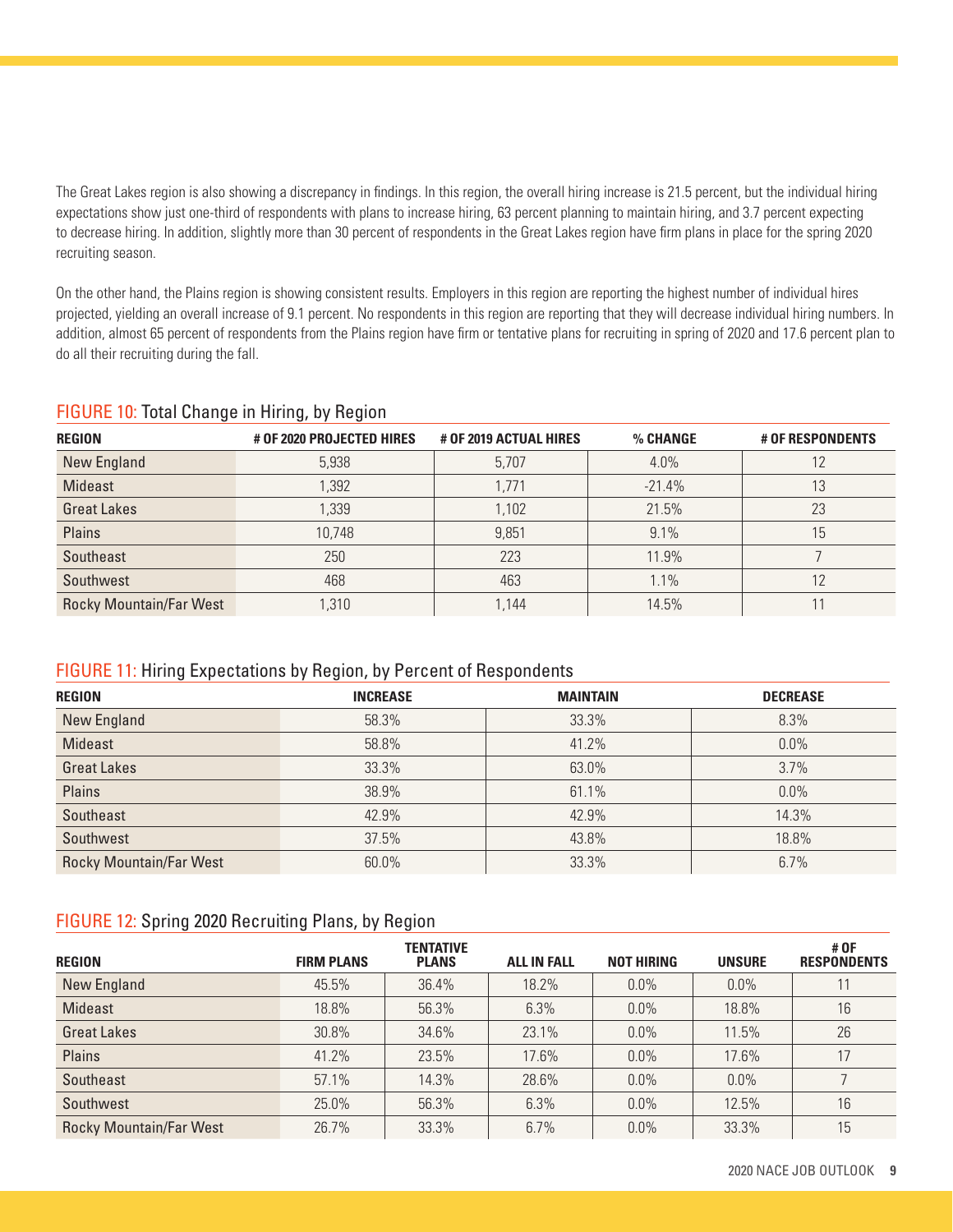# <span id="page-11-0"></span>WHO'S IN DEMAND

Like in last year's survey, all respondents to the *Job Outlook 2020* survey have plans to hire bachelor's degree graduates. (See Figure 13.) In addition, the percentages that make up the total hires in 2019-20 and 2018-19 are nearly identical. Bachelor's degree graduates will account for slightly more than 83 percent of Class of 2020 hires, with master's degree graduates following at 11.7 percent. The associate (3 percent), doctorate (1.1 percent), and professional (0.3 percent) levels will comprise less than 5 percent of the remaining hires.

| <b>DEGREE LEVEL</b>             | <b>AVERAGE</b> %<br><b>OF NEW</b><br><b>COLLEGE HIRES</b><br><b>IN 2019-20</b> | <b>NUMBER OF</b><br><b>RESPONDENTS</b><br><b>HIRING 2019-20</b> | % OF TOTAL<br><b>RESPONDENTS</b><br><b>HIRING IN</b><br>2019-20 | <b>AVERAGE % OF</b><br><b>NEW COLLEGE</b><br><b>HIRES IN</b><br>2018-19 | <b>NUMBER OF</b><br><b>RESPONDENTS</b><br>THAT HIRED IN<br>2018-19 | % OF TOTAL<br><b>RESPONDENTS</b><br>THAT HIRED IN<br>2018-19 |
|---------------------------------|--------------------------------------------------------------------------------|-----------------------------------------------------------------|-----------------------------------------------------------------|-------------------------------------------------------------------------|--------------------------------------------------------------------|--------------------------------------------------------------|
| Associate                       | 3.0%                                                                           |                                                                 | 20.2%                                                           | 2.1%                                                                    | 15                                                                 | 17.6%                                                        |
| Bachelor's                      | 83.8%                                                                          | 84                                                              | 100.0%                                                          | 83.5%                                                                   | 85                                                                 | 100.0%                                                       |
| Master's                        | 11.7%                                                                          | 63                                                              | 75.0%                                                           | 12.9%                                                                   | 68                                                                 | 80.0%                                                        |
| <b>Doctorate</b>                | 1.1%                                                                           | 18                                                              | 21.4%                                                           | 1.2%                                                                    | 18                                                                 | 21.2%                                                        |
| Professional (J.D., M.D., etc.) | 0.3%                                                                           | 6                                                               | 7.1%                                                            | 0.4%                                                                    |                                                                    | 8.2%                                                         |

#### FIGURE 13: Hiring Expectations, by Degree Level

#### **INTERNATIONAL STUDENT HIRING**

International student hiring appears to be rebounding from the 2018 recruiting year, when it fell to its lowest level. More than 30 percent of respondents plan to hire international students from the Class of 2020, up from 23.4 percent in 2018 and 28.3 percent in 2019. (See Figure 14.)

Last year, a total of 14 responding employers shared their international student hiring numbers for both U.S. and international positions, and they reported an overall increase of 23.2 percent. This year, the 24 respondents that provided these international student hiring numbers appear to be holding steady by planning an overall increase of just 2.6 percent.

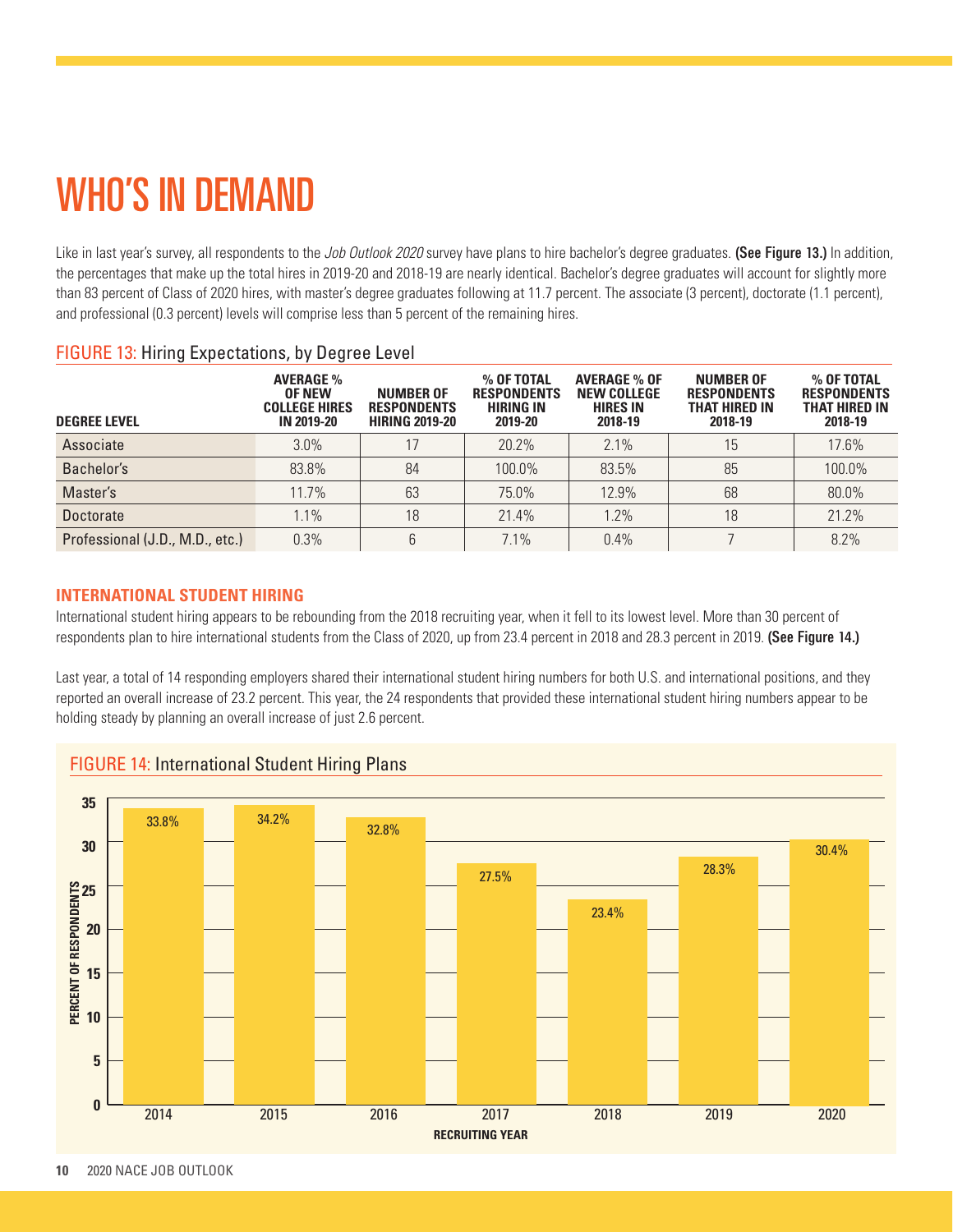At least half of respondents in the computer and electronics manufacturing, miscellaneous professional services, and chemical (pharmaceutical) manufacturing sectors have plans to hire international students. (See Figure 15.) Last year, employers in the information industry were the most interested in these students, with two-thirds of respondents planning to hire them from the Class of 2019. However, their interest has waned, as just one-third have plans to hire international graduates this year. The same is true for retail employers. Last year, half of the respondents from this industry had plans to hire international students, while less than 10 percent have plans to do so this year.

#### FIGURE 15: International Student Hiring Plans, by Industry

| <b>INDUSTRY</b>                        | % OF RESPONDENTS THAT PLAN TO HIRE INTERNATIONAL STUDENTS |
|----------------------------------------|-----------------------------------------------------------|
| <b>Computer &amp; Electronics Mfg.</b> | 52.9%                                                     |
| Misc. Prof. Services                   | 50.0%                                                     |
| Chemical (Pharmaceutical) Mfg.         | 50.0%                                                     |
| Finance, Insurance, & Real Estate      | 40.0%                                                     |
| <b>Engineering Services</b>            | 40.0%                                                     |
| <b>Wholesale Trade</b>                 | 33.3%                                                     |
| Information                            | 33.3%                                                     |
| Misc. Mfg.                             | 28.0%                                                     |
| Government                             | 20.0%                                                     |
| Motor Vehicle Mfg.                     | 20.0%                                                     |
| Construction                           | 16.7%                                                     |
| <b>Management Consulting</b>           | 14.3%                                                     |
| <b>Retail Trade</b>                    | 8.3%                                                      |

There is a wide range in international student hiring plans among the seven different geographic regions. Almost three-quarters of the employers located in the New England region have plans to hire international students, as opposed to the 5.9 percent of respondents in the Great Lakes region. (See Figure 16.) However, overall interest has improved as, last year, only four of the regions had at least one-quarter of respondents planning to hire international students. This has grown to six regions this year.

#### FIGURE 16: International Student Hiring Plans, by Region

| <b>REGION</b>                  | % OF RESPONDENTS THAT PLAN TO HIRE INTERNATIONAL STUDENTS |
|--------------------------------|-----------------------------------------------------------|
| New England                    | 73.3%                                                     |
| Southwest                      | 43.8%                                                     |
| <b>Mideast</b>                 | 34.6%                                                     |
| <b>Rocky Mountain/Far West</b> | 33.3%                                                     |
| Southeast                      | 26.3%                                                     |
| Plains                         | 25.0%                                                     |
| <b>Great Lakes</b>             | 5.9%                                                      |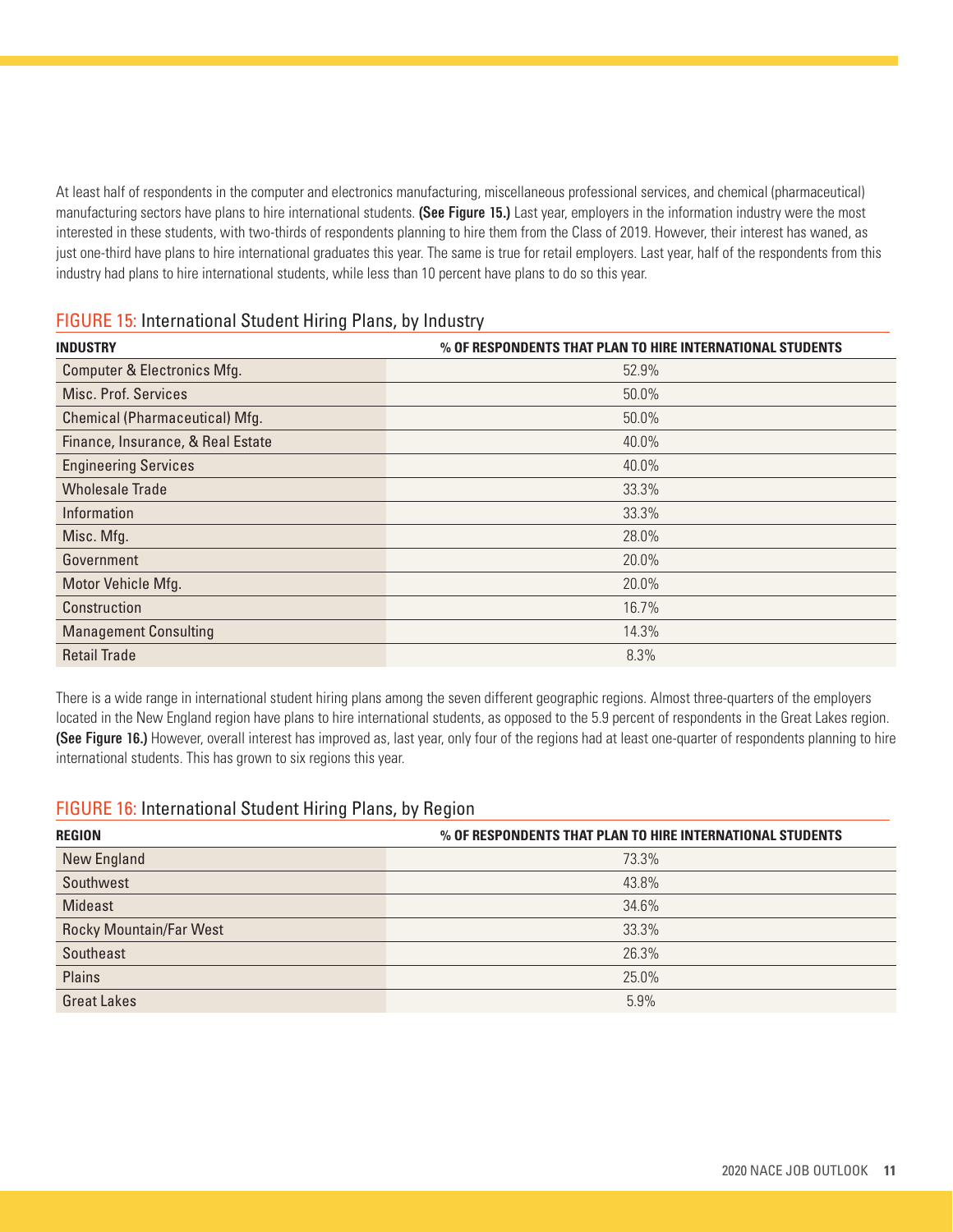# <span id="page-13-0"></span>EMPLOYERS' VIEW OF CANDIDATES

Last year, the percentage of employers that planned to screen candidates by GPA reached its highest level in the past five years at 73.3 percent. (See Figure 17.) This year, just 63 percent of respondents are planning to screen by GPA. The last time this result reached these depths was for the Class of 2008, when just 62.3 percent of respondents planned to screen candidates by GPA. Despite the drop, the GPA cutoff will remain at 3.0 this year.



### FIGURE 17: Screen Candidates by GPA, by Percentage of Respondents

With an overall smaller percentage of respondents screening candidates by GPA, it stands to reason that there are fewer respondents within each industry that will use this screening method. Last year, all of the responding chemical (pharmaceutical) manufacturers and oil and gas extraction firms planned to screen by GPA. This year, only miscellaneous manufacturing companies come close, with 92.9 percent having plans to do so. (See Figure 18.)

A least three-quarters of responding employers in the food and beverage manufacturing (80 percent), management consulting (80 percent), and computer and electronic manufacturing (75 percent) industries plan to screen candidates by GPA this year.

#### FIGURE 18: Screen Candidates by GPA, by Industry

| <b>INDUSTRY</b>                        | % OF RESPONDENTS | <b>GPA CUTOFF (REPORTED MEDIAN)</b> |
|----------------------------------------|------------------|-------------------------------------|
| Misc. Mfg.                             | 92.9%            | 3.0                                 |
| Food & Beverage Mfg.                   | 80.0%            | 2.9                                 |
| <b>Management Consulting</b>           | 80.0%            | 3.0                                 |
| <b>Computer &amp; Electronics Mfg.</b> | 75.0%            | 3.0                                 |
| Information                            | 71.4%            | 3.0                                 |
| <b>Retail Trade</b>                    | 71.4%            | 3.0                                 |
| Finance, Insurance, & Real Estate      | 50.0%            | 3.0                                 |
| Misc. Prof. Services                   | 42.9%            | 3.2                                 |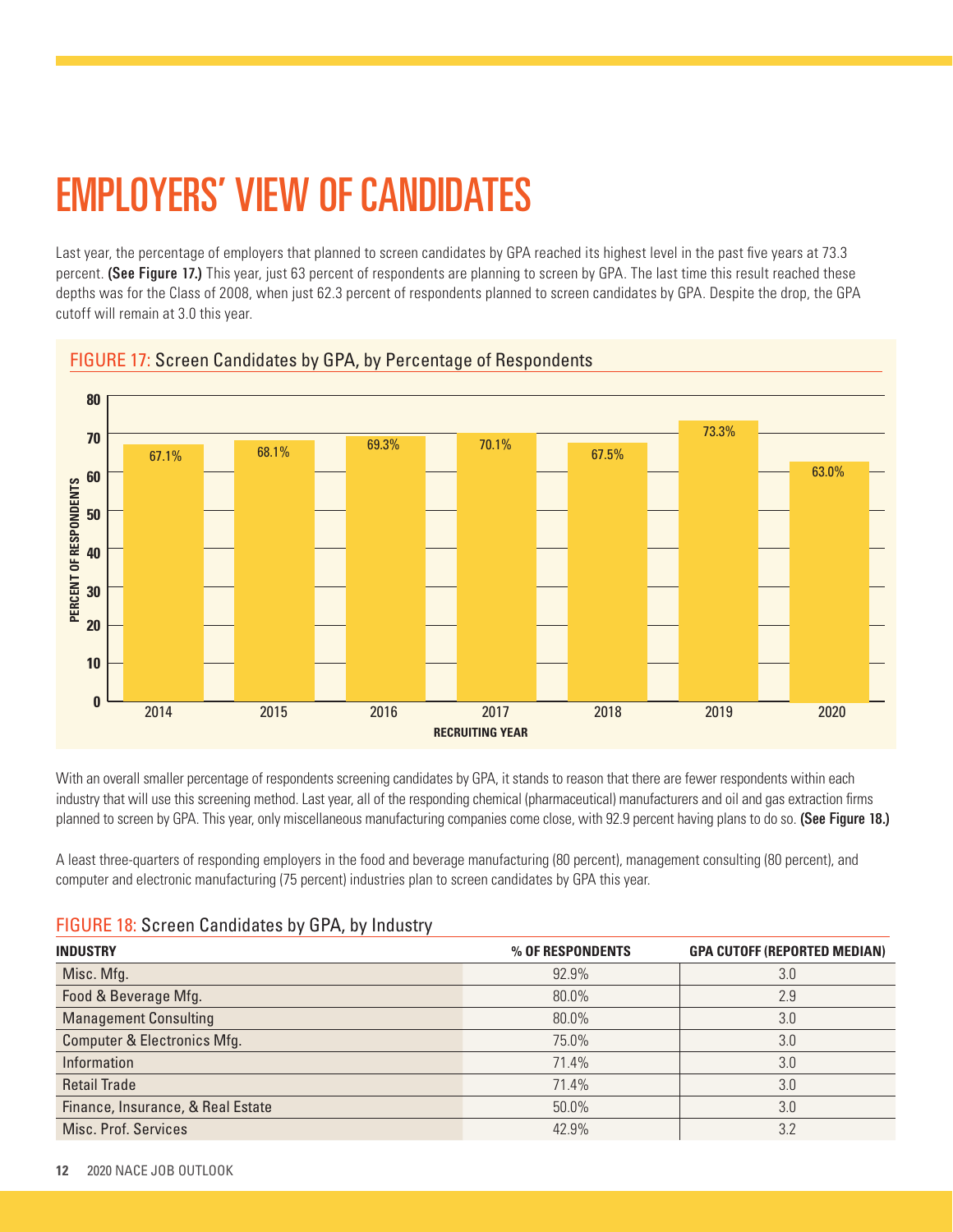#### **RESUME ATTRIBUTES**

As they are reviewing college graduates' resumes this year, survey respondents will be focused on finding elements that demonstrate the candidates' problem-solving skills (91.2 percent) and ability to work as part of a team (86.3 percent). (See Figure 19.)

Last year, the largest percentage of respondents (82 percent) were focused on written communication skills. These skills fall to fifth on this year's list of resume attributes, with 77.5 percent of respondents seeking them.

Also dropping on the list this year is initiative. The fourth most sought-after attribute last year, with 74.2 percent of respondents seeking it, initiative now falls to eighth (69.6 percent).

The largest drop this year appears at the bottom of the "wish list." Although fluency in a foreign language remains the least sought-after attribute, the percentage of respondents seeking it has tumbled from 11.2 percent last year to just 2.9 percent this year.

#### FIGURE 19: Attributes Employers Seek on a Candidate's Resume

| <b>ATTRIBUTE</b>                              | % OF RESPONDENTS |
|-----------------------------------------------|------------------|
| Problem-solving skills                        | 91.2%            |
| Ability to work in a team                     | 86.3%            |
| Strong work ethic                             | 80.4%            |
| Analytical/quantitative skills                | 79.4%            |
| Communication skills (written)                | 77.5%            |
| Leadership                                    | 72.5%            |
| <b>Communication skills (verbal)</b>          | 69.6%            |
| Initiative                                    | 69.6%            |
| Detail-oriented                               | 67.6%            |
| <b>Technical skills</b>                       | 65.7%            |
| Flexibility/adaptability                      | 62.7%            |
| Interpersonal skills (relates well to others) | 62.7%            |
| <b>Computer skills</b>                        | 54.9%            |
| Organizational ability                        | 47.1%            |
| Strategic planning skills                     | 45.1%            |
| Friendly/outgoing personality                 | 29.4%            |
| Entrepreneurial skills/risk-taker             | 24.5%            |
| <b>Tactfulness</b>                            | 24.5%            |
| Creativity                                    | 23.5%            |
| Fluency in a foreign language                 | 2.9%             |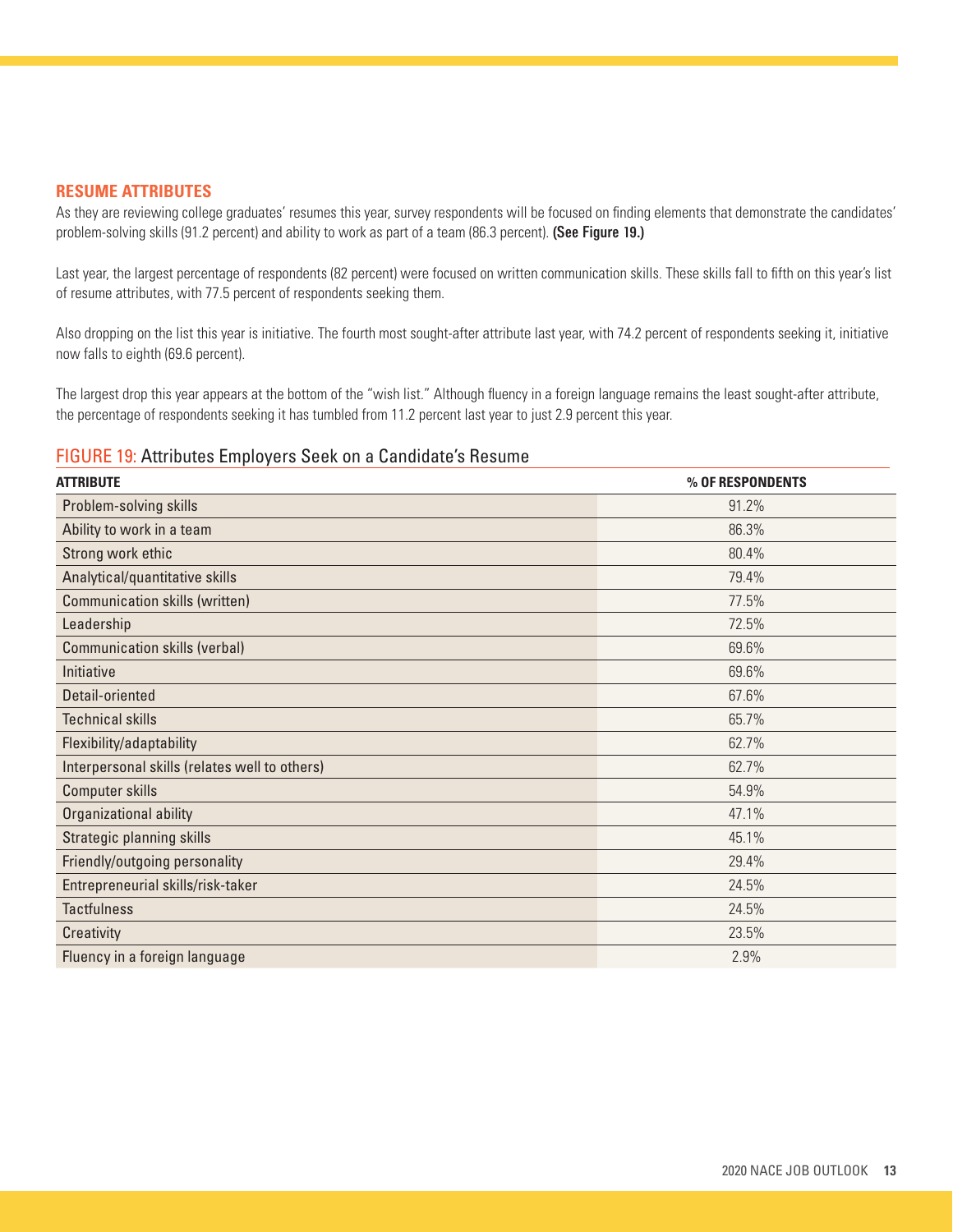#### **WHO GETS THE JOB WHEN CHOOSING BETWEEN EQUALLY QUALIFIED CANDIDATES? THE INTERN.**

For the third consecutive year, when employers have equally qualified candidates, they choose the candidate with internship experience. Candidates who have completed an internship with a hiring organization have a slight edge over those with internship experience in a given industry, but both attributes show the highest influence ratings in choosing one candidate over another. (See Figure 20.)

A student's major and having held a leadership position are equally influential, as are general work experience and involvement in extracurricular activities. Having a GPA of 3.0 or above also has somewhat of an influence, but having no work experience may influence the employer to hire another candidate who does. Further evidence of this is shown earlier in Figure 19 where more than 80 percent of respondents indicated they would seek a strong work ethic on a candidate's resume.

#### FIGURE 20: Influence of Attributes

| <b>ATTRIBUTE</b>                                                                             | 2020 AVERAGE<br><b>INFLUENCE RATING*</b> | <b>2019 AVERAGE</b><br><b>INFLUENCE RATING*</b> | <b>2018 AVERAGE</b><br><b>INFLUENCE RATING*</b> |
|----------------------------------------------------------------------------------------------|------------------------------------------|-------------------------------------------------|-------------------------------------------------|
| Has completed an internship with your organization                                           | 4.6                                      | 4.6                                             | 4.6                                             |
| Has internship experience in your industry                                                   | 4.4                                      | 4.5                                             | 4.4                                             |
| Major                                                                                        | 3.9                                      | 4.0                                             | 3.8                                             |
| Has held leadership position                                                                 | 3.9                                      | 3.8                                             | 3.7                                             |
| Has general work experience                                                                  | 3.6                                      | 3.7                                             | 3.7                                             |
| Has been involved in extracurricular activities<br>(clubs, sports, student government, etc.) | 3.6                                      | 3.5                                             | 3.3                                             |
| High GPA (3.0 or above)                                                                      | 3.5                                      | 3.3                                             | 3.4                                             |
| Has no work experience                                                                       | 3.4                                      | 3.4                                             | 3.4                                             |
| School attended                                                                              | 2.7                                      | 2.8                                             | 2.9                                             |
| Has done volunteer work                                                                      | 2.7                                      | 2.7                                             | 2.6                                             |
| Is fluent in a foreign language                                                              | 2.2                                      | 2.2                                             | 2.1                                             |
| Other                                                                                        | 2.1                                      | 2.2                                             | N/A                                             |
| Has studied abroad                                                                           | 2.0                                      | 2.2                                             | 2.0                                             |

\*5-point scale, where 1=No influence at all, 2=Not much influence, 3=Somewhat of an influence, 4=Very much influence, and 5=Extreme influence.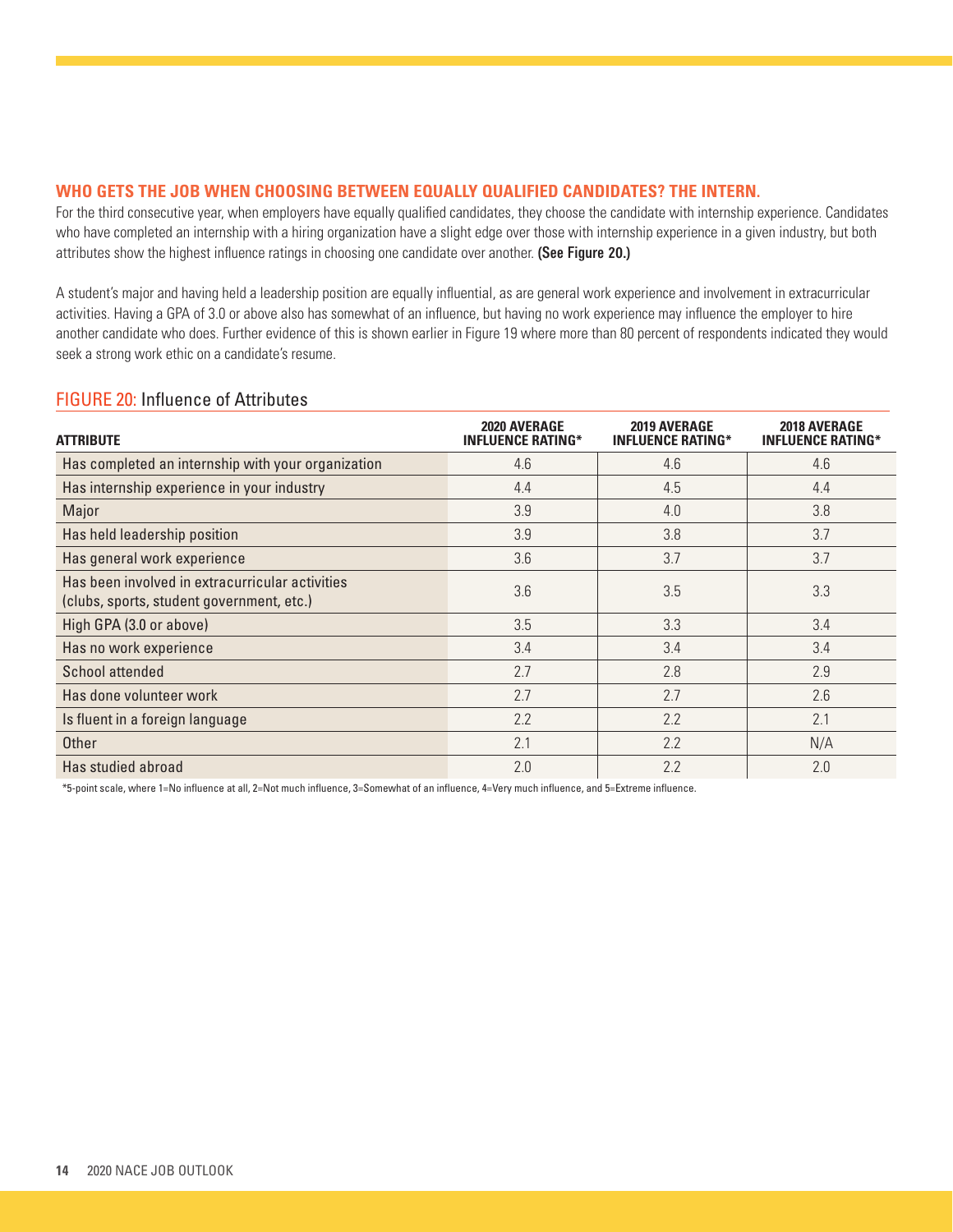#### **CAREER READINESS**

The way respondents rate the essential need of the eight career readiness competencies that NACE has identified that broadly prepare college graduates for a successful transition into the workplace is in line with the attributes respondents seek on candidates' resumes. The three highestrated competencies—critical thinking/problem solving, teamwork/collaboration, and professionalism/work ethic—are also the top three attributes employers seek on a resume. (See Figure 21.)

Both oral and written communication skills are also rated above "essential," with three of the remaining four competencies landing between "somewhat essential" and "essential." This was also the case in last year's survey, but information technology application and leadership were in reverse order last year, although they are essentially rated equally (3.63 for leadership and 3.61 for information technology application) this year.

Career management and global/multi-cultural fluency continue to round out the bottom of the list, receiving similar ratings to last year (career management: 3.38 last year and 3.32 this year; and global/multi-cultural fluency: 2.78 last year and 2.83 this year).

#### FIGURE 21: Employers Rate the Essential Need of the Career Readiness Competencies

| <b>COMPETENCIES</b>                       | <b>WEIGHTED AVERAGE RATING*</b> |
|-------------------------------------------|---------------------------------|
| <b>Critical Thinking/Problem Solving</b>  | 4.65                            |
| Teamwork/Collaboration                    | 4.57                            |
| Professionalism/Work Ethic                | 4.48                            |
| <b>Oral/Written Communications</b>        | 4.35                            |
| Leadership                                | 3.63                            |
| <b>Information Technology Application</b> | 3.61                            |
| <b>Career Management</b>                  | 3.32                            |
| Global/Multi-cultural Fluency             | 2.83                            |

\*5-point scale, where 1=Not essential, 2=Not very essential, 3=Somewhat essential, 4=Essential, 5=Absolutely essential.

The employer ratings given to recent graduates in terms of their proficiency in the eight competencies fall in nearly the same order as they did in last year's survey. Employers give the highest ratings to teamwork/collaboration, information technology application, and critical thinking/ problem solving. On the other hand, while all last year's competency ratings fell between "somewhat proficient" and "very proficient," the rating for teamwork/collaboration this year has topped the "very proficient" mark at 4.01. (See Figure 22.)

Two competencies changing order this year are professionalism/work ethic (3.48) and oral/written communications (3.47), but the difference both years has been negligible. Last year, oral/written communications received a 3.49 rating compared to the 3.47 rating for professionalism/work ethic.

#### FIGURE 22: Employers Rate Recent Graduates' Proficiency in the Eight Career Readiness Competencies

| <b>COMPETENCIES</b>                       | <b>WEIGHTED AVERAGE RATING*</b> |
|-------------------------------------------|---------------------------------|
| Teamwork/Collaboration                    | 4.01                            |
| <b>Information Technology Application</b> | 3.79                            |
| <b>Critical Thinking/Problem Solving</b>  | 3.66                            |
| Professionalism/Work Ethic                | 3.48                            |
| <b>Oral/Written Communications</b>        | 3.47                            |
| Leadership                                | 3.27                            |
| Global/Multi-cultural Fluency             | 3.02                            |
| <b>Career Management</b>                  | 2.93                            |

\*5-point scale, where 1=Not at all proficient, 2=Not very proficient, 3=Somewhat proficient, 4=Very proficient, 5=Extremely proficient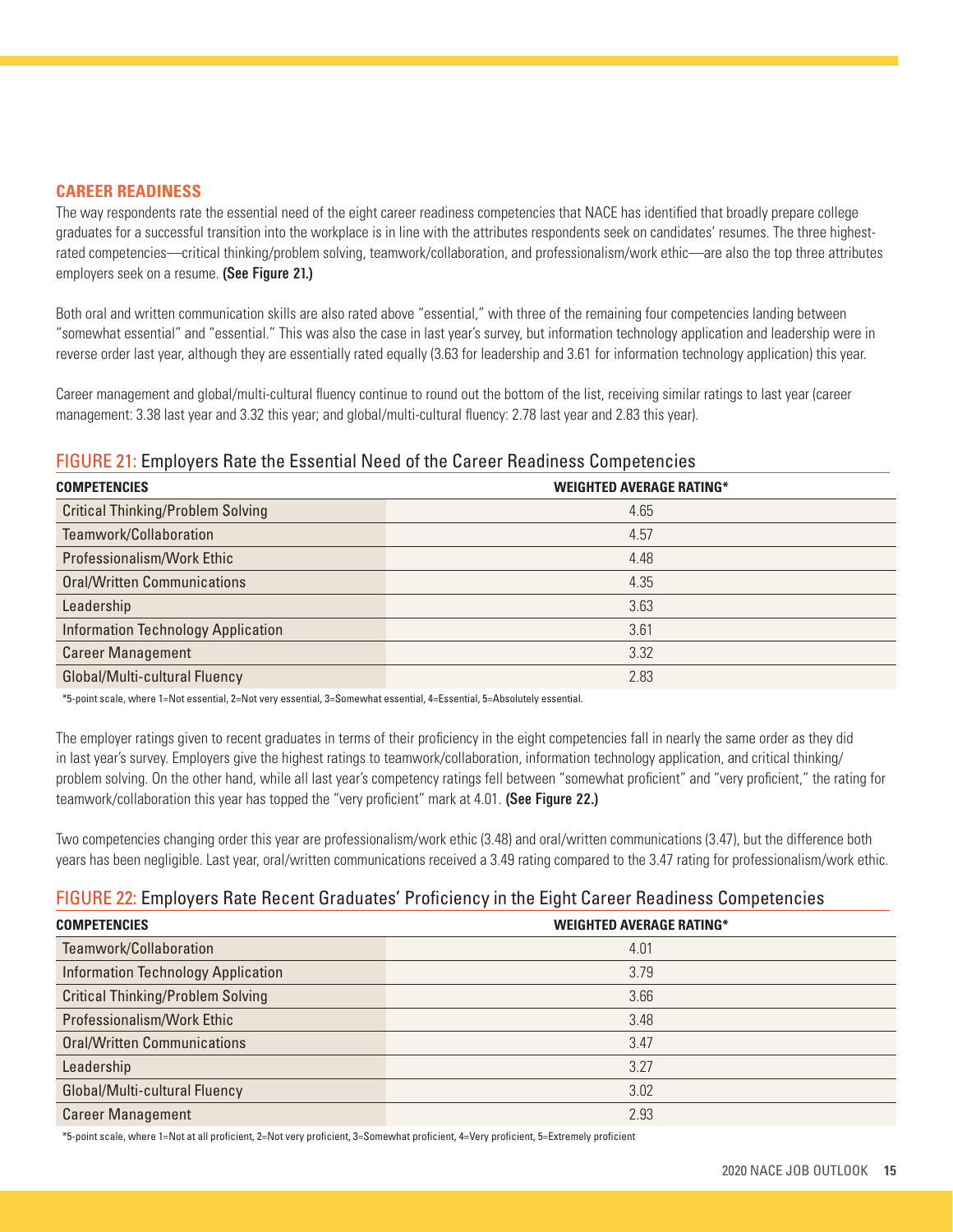In the eyes of employers, there is still some room for improvement for graduates in terms of career readiness. Employers found graduates to be least proficient in those areas that the employers deemed most essential. (See Figure 23.)

The highest skill gaps are seen in professionalism/work ethic (a 48.6 percentage point difference) and oral/written communications (a 44.2 percentage point difference), which are third and fourth on the list of most-essential competencies. The top-rated competency in terms of need is critical thinking/problem solving, which has a smaller, but still significant, difference in need versus proficiency (a 38.6 percentage point difference).

One of the higher-rated competencies in which graduates are hitting the mark is teamwork, which has a difference of just 12.9 percentage points in need versus proficiency. In addition, while information technology application is sixth in terms of essential need, graduates are surpassing the need versus proficiency percentages by more than 15 percentage points. This is also the case with global/multi-cultural fluency, where the proficiency of graduates outpaces the essential need by 3 percentage points.



FIGURE 23: Need vs. Proficiency on Career Readiness Competencies, by Percent of Respondents

Note: The percentages corresponding to "considered essential" represent, among all responding employers, the percentage that, on a five-point scale, indicated that the respective competency was either "essential" (4) or "absolutely essential" (5) for college graduates to enter their work force. The percentages corresponding to "rated proficient" represent, among all responding employers, the percentage that, on a five-point scale, rated recent graduates either "very" (4) or "extremely" (5) proficient in the respective competency.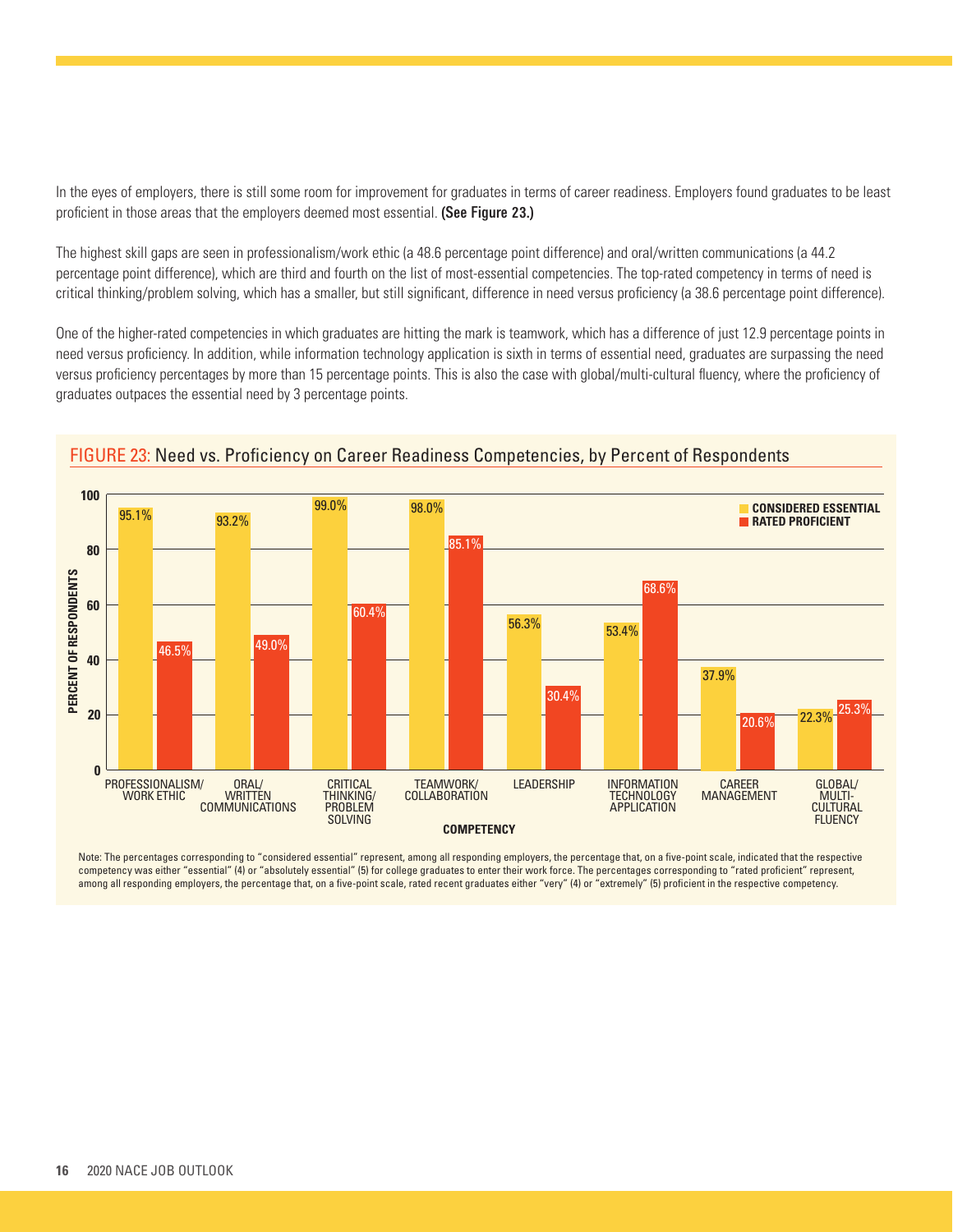# <span id="page-18-0"></span>COMPENSATION AND SIGNING BONUSES

The percentage of employers with plans to increase starting salaries has hit a seven-year high, with almost 68 percent of respondents planning higher salaries for Class of 2020 bachelor's degree graduates. (See Figure 24.)

Among those respondents that provided their planned salary increase, the average is 3.95 percent with a median increase of 3 percent. Although the average planned increase is up from last year's projected increase of 3.4 percent, just one-third of these respondents indicated plans to increase salaries for bachelor's degree graduates by more than 3 percent.



#### FIGURE 24: Employers With Plans to Increase Starting Salaries to Bachelor's Degree Graduates

With such a large overall percentage of respondents planning to increase salaries at the bachelor's degree level, it's not surprising that the individual industries are reporting such plans across the board. (See Figure 25.)

All of the respondents in three industries—food and beverage manufacturing, chemical (pharmaceutical) manufacturing, and wholesale trade—are planning salary increases to bachelor's degree graduates. In the remaining reported industries, at least half of the respondents will increase salaries to bachelor's degree graduates. This comes in contrast to last year's survey, when there were no employment sectors with all respondents planning increases, and just three of the five reported industries had between half and 80 percent of their respondents planning salary increases to bachelor's degree graduates.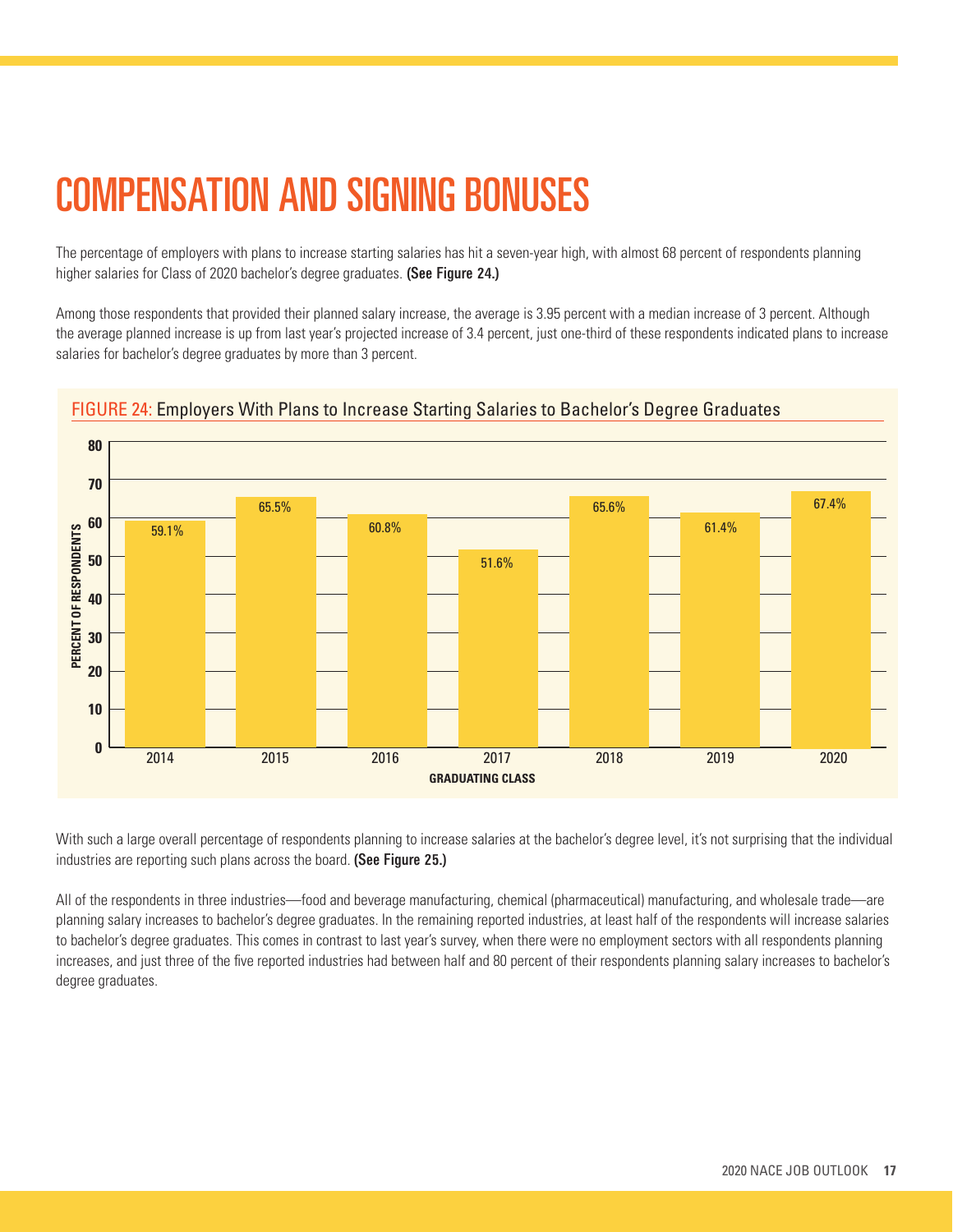### FIGURE 25: Employers With Plans to Increase Starting Salaries, by Industry

| <b>INDUSTRY</b>                        | # OF RESPONDENTS<br><b>WITH PLANS TO</b><br><b>INCREASE BACHELOR'S</b><br><b>SALARIES</b> | # OF RESPONDENTS<br><b>BY INDUSTRY</b> | % OF RESPONDENTS<br><b>BY INDUSTRY</b> |
|----------------------------------------|-------------------------------------------------------------------------------------------|----------------------------------------|----------------------------------------|
| Food & Beverage Mfg.                   | 5                                                                                         | b                                      | 100.0%                                 |
| Chemical (Pharmaceutical) Mfg.         | 5                                                                                         | 5                                      | 100.0%                                 |
| <b>Wholesale Trade</b>                 | 5                                                                                         | 5                                      | 100.0%                                 |
| <b>Computer &amp; Electronics Mfg.</b> | 9                                                                                         | 10                                     | 90.0%                                  |
| Finance, Insurance, & Real Estate      | 6                                                                                         | 9                                      | 66.7%                                  |
| Information                            | 3                                                                                         | 5                                      | 60.0%                                  |
| Misc. Mfg.                             |                                                                                           | 12                                     | 58.3%                                  |
| <b>Retail Trade</b>                    | 3                                                                                         | 6                                      | 50.0%                                  |
| Misc. Prof. Services                   | 3                                                                                         | h                                      | 50.0%                                  |

Similar findings are true in the regional breakouts of respondents with plans to increase bachelor's degree starting salaries. (See Figure 26.) At least half of the organizations in the regions that had at least five respondents will increase starting salaries to bachelor's degree graduates. Employers in the Rocky Mountain/Far West are most likely to do so, with 10 of 11 total respondents reporting plans to increase salaries.

### FIGURE 26: Employers With Plans to Increase Starting Salaries, by Region

| <b>REGION</b>                  | # OF RESPONDENTS<br><b>WITH PLANS TO</b><br><b>INCREASE BACHELOR'S</b><br><b>SALARIES</b> | # OF RESPONDENTS<br><b>BY REGION</b> | % OF RESPONDENTS<br><b>BY REGION</b> |
|--------------------------------|-------------------------------------------------------------------------------------------|--------------------------------------|--------------------------------------|
| <b>Rocky Mountain/Far West</b> | 10                                                                                        |                                      | 90.9%                                |
| Southwest                      |                                                                                           | 15                                   | 73.3%                                |
| <b>Great Lakes</b>             | 15                                                                                        | 21                                   | 71.4%                                |
| <b>Plains</b>                  | 8                                                                                         | 14                                   | 57.1%                                |
| <b>Mideast</b>                 | 6                                                                                         | 12                                   | 50.0%                                |
| Southeast                      |                                                                                           | b                                    | 50.0%                                |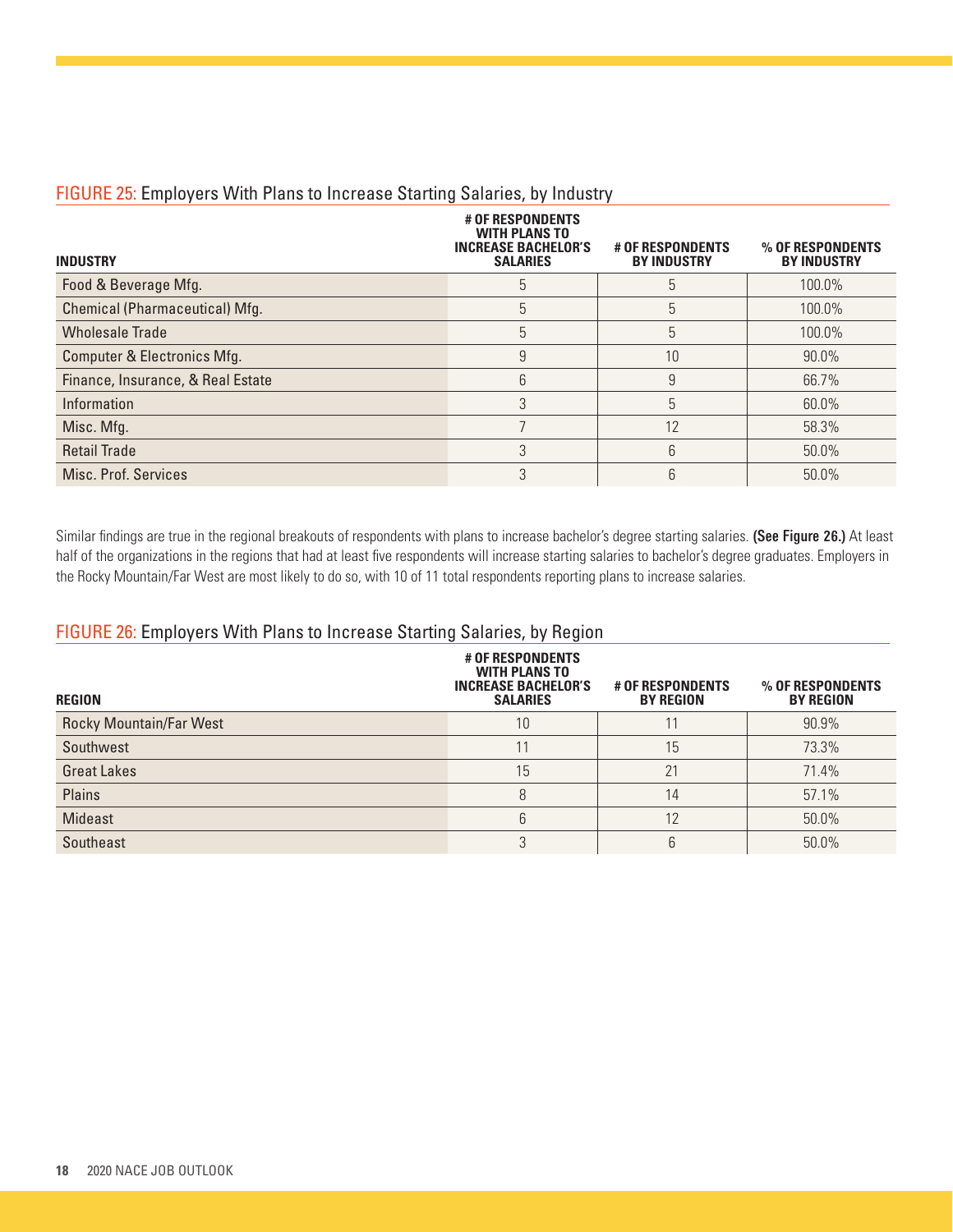#### **SIGNING BONUSES**

Keeping in line with results from recent *Job Outlook* surveys, signing bonuses will be offered to Class of 2020 graduates by more than half of the survey respondents. (See Figure 27.)

Bonus plans for Class of 2019 graduates fell slightly short of the original plans made by employers in the *Job Outlook 2019* survey, with 59.6 percent of respondents that planned to offer bonuses, and just 55.7 percent that did. Since 2013-14, every other graduating class ended the recruiting year having more respondents providing bonuses than originally planned. Nearly the same percentage of respondents that did provide signing bonuses to the Class of 2019 (55.7 percent) plan to offer them to Class of 2020 graduates (55.8 percent).

Signing bonuses will only be offered to selected graduates, as just one-quarter of respondents will offer them to all graduates. The remaining threequarters will offer signing bonuses to selected majors, mainly consisting of STEM fields and a few business majors, such as accounting and M.B.A.s, that are typically in high demand.



### FIGURE 27: Employers Offering Signing Bonuses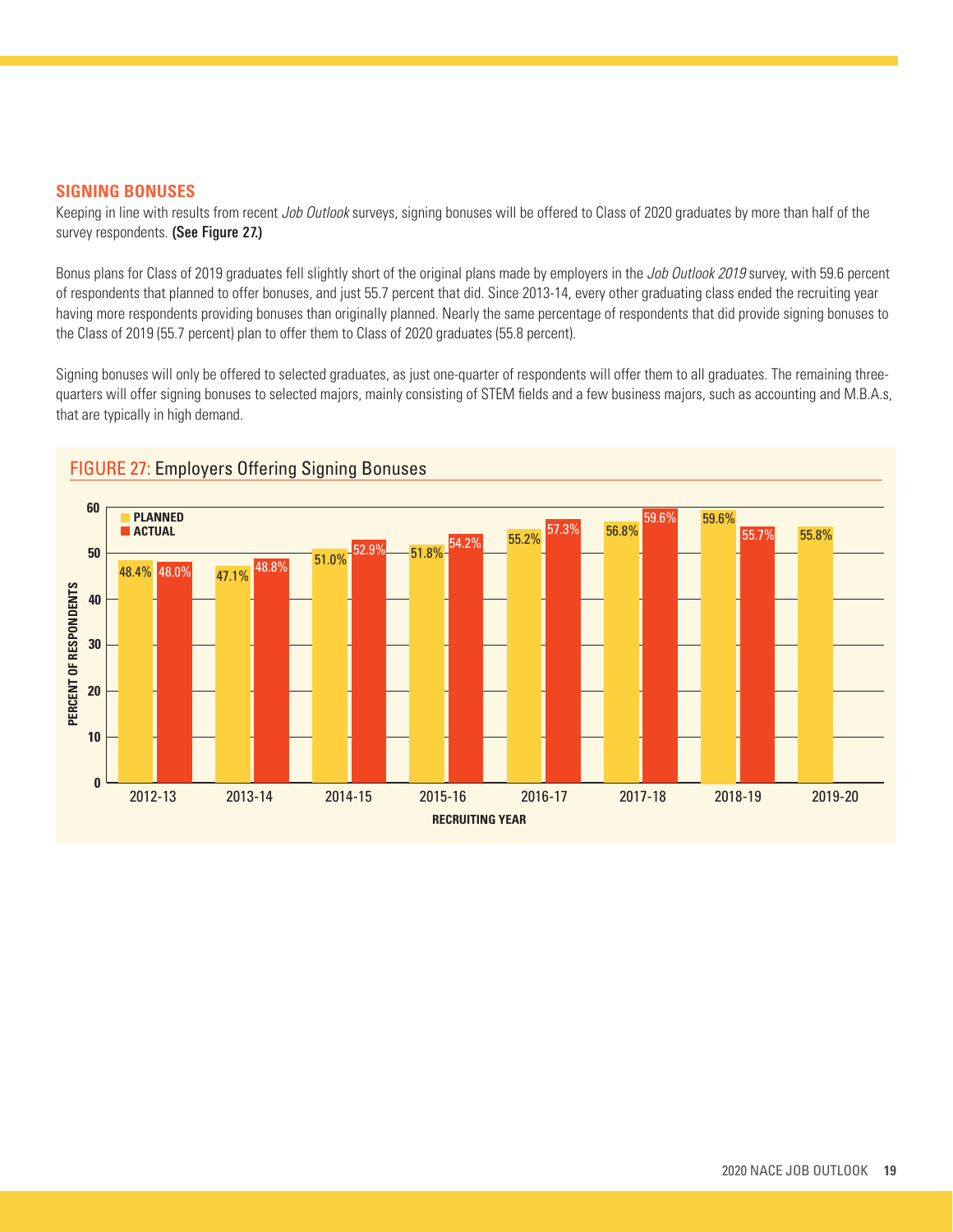By industry, food and beverage manufacturers are most likely to offer signing bonuses, with 100 percent of these respondents planning to do so. In addition, all but one reported industry—retail trade—have at least one-third of their respondents planning to offer signing bonuses to Class of 2020 graduates. (See Figure 28.)

Three-quarters of respondents in the Southwest region have plans to offer signing bonuses. Meanwhile, at least half of the respondents in four of the six remaining regions anticipate offering signing bonuses. (See Figure 29.)

#### FIGURE 28: Percent of Employers Offering Signing Bonuses to 2019-20 Graduates, by Industry

| <b>INDUSTRY</b>                   | % OFFERING SIGNING BONUSES | # OF RESPONDENTS |
|-----------------------------------|----------------------------|------------------|
| Food & Beverage Mfg.              | 100.0%                     | 5                |
| Information                       | 85.7%                      |                  |
| Chemical (Pharmaceutical) Mfg.    | 80.0%                      | 5                |
| Computer & Electronics Mfg.       | 64.3%                      | 14               |
| Misc. Mfg.                        | 64.3%                      | 14               |
| Finance, Insurance, & Real Estate | 60.0%                      | 10               |
| <b>Management Consulting</b>      | 60.0%                      | 5                |
| <b>Wholesale Trade</b>            | 40.0%                      | 5                |
| <b>Utilities</b>                  | 33.3%                      | 6                |
| <b>Retail Trade</b>               | 28.6%                      |                  |

#### FIGURE 29: Percent of Employers Offering Signing Bonuses to 2019-20 Graduates, by Region

| <b>REGION</b>                  | % OFFERING SIGNING BONUSES | # OF RESPONDENTS |
|--------------------------------|----------------------------|------------------|
| Southwest                      | 75.0%                      | 16               |
| <b>Rocky Mountain/Far West</b> | 61.5%                      | 13               |
| Plains                         | 60.0%                      | 15               |
| New England                    | 54.5%                      |                  |
| <b>Great Lakes</b>             | 50.0%                      | 26               |
| Mideast                        | 43.8%                      | 16               |
| Southeast                      | 42.9%                      |                  |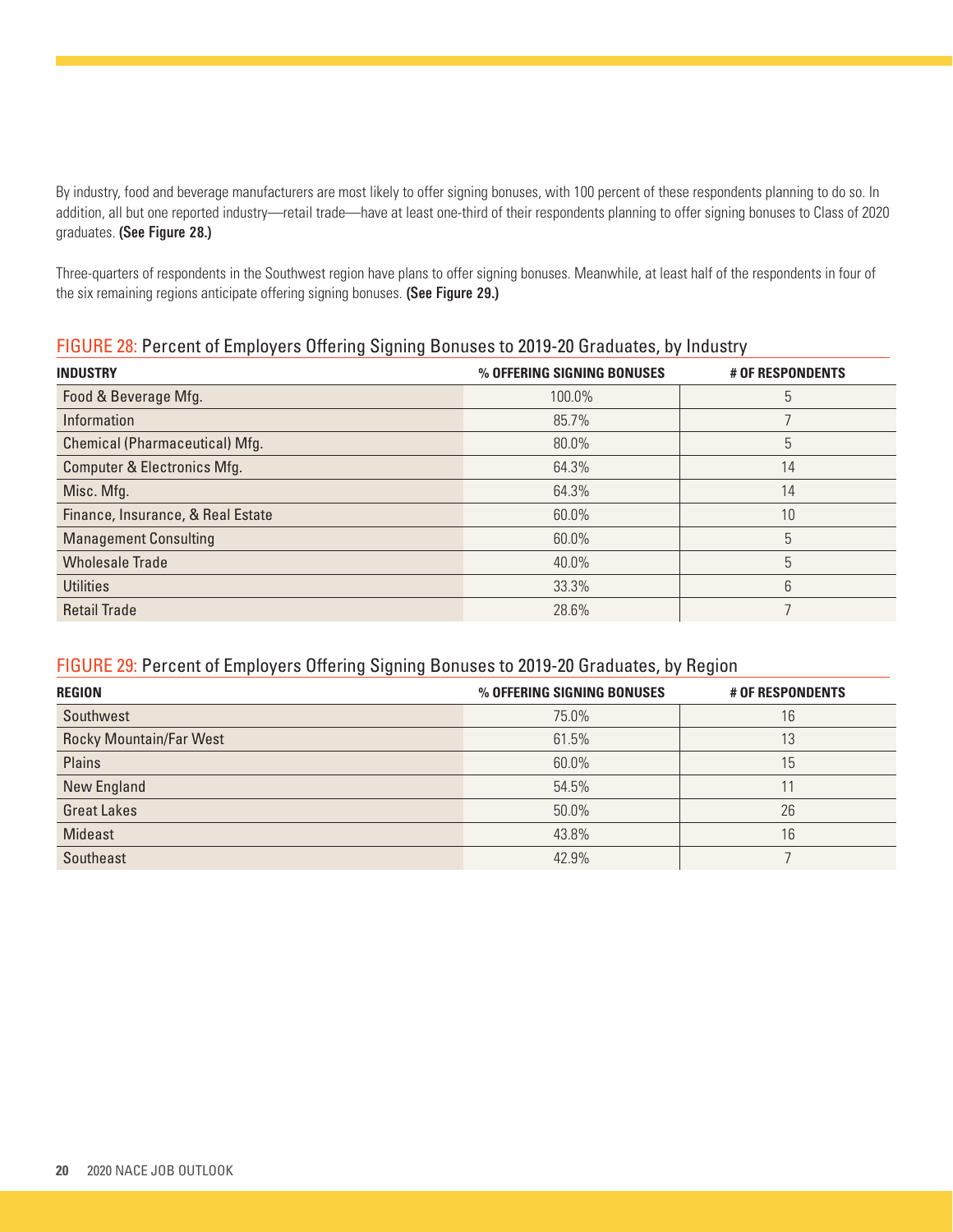In last year's report, just four majors—accounting, business, computer science, and engineering—had enough data to report an overall average projected bonus. This year, data are somewhat more plentiful, with 10 fields having at least four respondents to calculate an average signing bonus. (See Figure 30.) Although business majors are projected to be the only major that is showing an increase in average signing bonus from last year—\$4,455 this year compared to \$4,000 last year—the data are still limited and should be read with caution.

| ັ<br>ັ                        | ັ                                    | ັ                           |                                                    |                             |
|-------------------------------|--------------------------------------|-----------------------------|----------------------------------------------------|-----------------------------|
| <b>MAJOR</b>                  | 2019-20 AVERAGE BONUS<br>(PROJECTED) | # OF RESPONDENTS<br>2019-20 | <b>2018-19 AVERAGE</b><br><b>BONUS (PROJECTED)</b> | # OF RESPONDENTS<br>2018-19 |
| Accounting                    | \$4,357                              |                             | \$5,400                                            | 5                           |
| <b>Business</b>               | \$4,455                              | 11                          | \$4,000                                            | 4                           |
| <b>Chemical Engineering</b>   | \$6,000                              | 4                           | N/A                                                | N/A                         |
| <b>Computer Engineering</b>   | \$4,125                              | 4                           | N/A                                                | N/A                         |
| <b>Computer Science</b>       | \$5,900                              | 10                          | \$7,500                                            | 5                           |
| <b>Electrical Engineering</b> | \$3,643                              |                             | N/A                                                | N/A                         |
| Engineering (not specified)   | \$4,658                              | 19                          | \$5,600                                            | 10                          |
| <b>Finance</b>                | \$4,556                              | 9                           | N/A                                                | N/A                         |
| <b>Information Systems</b>    | \$3,800                              | 5                           | N/A                                                | N/A                         |
| <b>Mechanical Engineering</b> | \$5,000                              | 5                           | N/A                                                | N/A                         |

#### FIGURE 30: Average Signing Bonus, by Major (Bachelor's Degrees)\*

\*Where 4 or more data points were provided.

Similar findings appear at the master's degree level, with data on just four majors—M.B.A., computer science, electrical engineering, and overall engineering majors. (See Figure 31.) Once again, the data should be read with caution, as it is highly affected by both high and low data points.

#### FIGURE 31: Average Signing Bonus, by Major (Master's Degrees)\*

| <b>MAJOR</b>                  | 2019-20 AVERAGE BONUS<br>(PROJECTED) | # OF RESPONDENTS<br>2019-20 | <b>2018-19 AVERAGE</b><br><b>BONUS (PROJECTED)</b> | # OF RESPONDENTS<br>2018-19 |
|-------------------------------|--------------------------------------|-----------------------------|----------------------------------------------------|-----------------------------|
| M.B.A.                        | \$13,800                             |                             | \$22,500                                           |                             |
| <b>Computer Science</b>       | \$4,000                              |                             | \$10,167                                           |                             |
| <b>Electrical Engineering</b> | \$5,500                              |                             | N/A                                                | N/A                         |
| Engineering (not specified)   | \$5,000                              |                             | N/A                                                | N/A                         |

\*Where 4 or more data points were provided.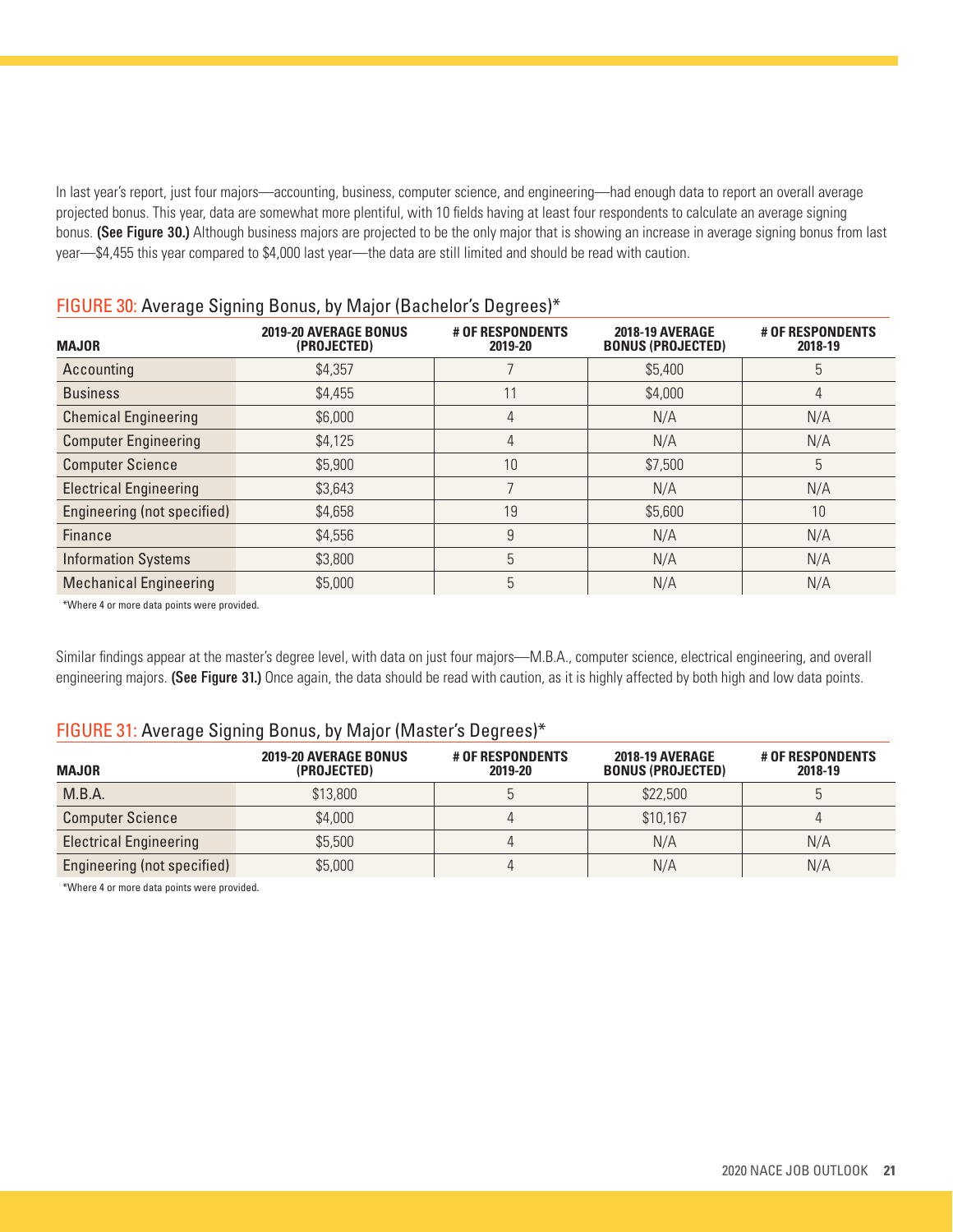# <span id="page-23-0"></span>APPENDIX





### FIGURE 33: Geographic Regions Defined by State

| <b>NEW ENGLAND</b>   | <b>MIDEAST</b> | <b>GREAT LAKES</b> | <b>PLAINS</b> | <b>SOUTHEAST</b> | <b>SOUTHWEST</b> | <b>ROCKY</b><br><b>MOUNTAIN/</b><br><b>FAR WEST</b> |
|----------------------|----------------|--------------------|---------------|------------------|------------------|-----------------------------------------------------|
| Connecticut          | Delaware       | <b>Illinois</b>    | lowa          | Alabama          | Arizona          | Alaska                                              |
| Maine                | District of    | Indiana            | Kansas        | Arkansas         | New Mexico       | California                                          |
| <b>Massachusetts</b> | Columbia       | Michigan           | Minnesota     | Florida          | Oklahoma         | Colorado                                            |
| New Hampshire        | Maryland       | Ohio               | Missouri      | Georgia          | Texas            | Hawaii                                              |
| Rhode Island         | New Jersey     | Wisconsin          | Nebraska      | Kentucky         |                  | Idaho                                               |
| Vermont              | New York       |                    | North Dakota  | Louisiana        |                  | Montana                                             |
|                      | Pennsylvania   |                    | South Dakota  | Mississippi      |                  | Nevada                                              |
|                      |                |                    |               | North Carolina   |                  | Oregon                                              |
|                      |                |                    |               | South Carolina   |                  | Utah                                                |
|                      |                |                    |               | Tennessee        |                  | Washington                                          |
|                      |                |                    |               | Virginia         |                  | Wyoming                                             |
|                      |                |                    |               | West Virginia    |                  |                                                     |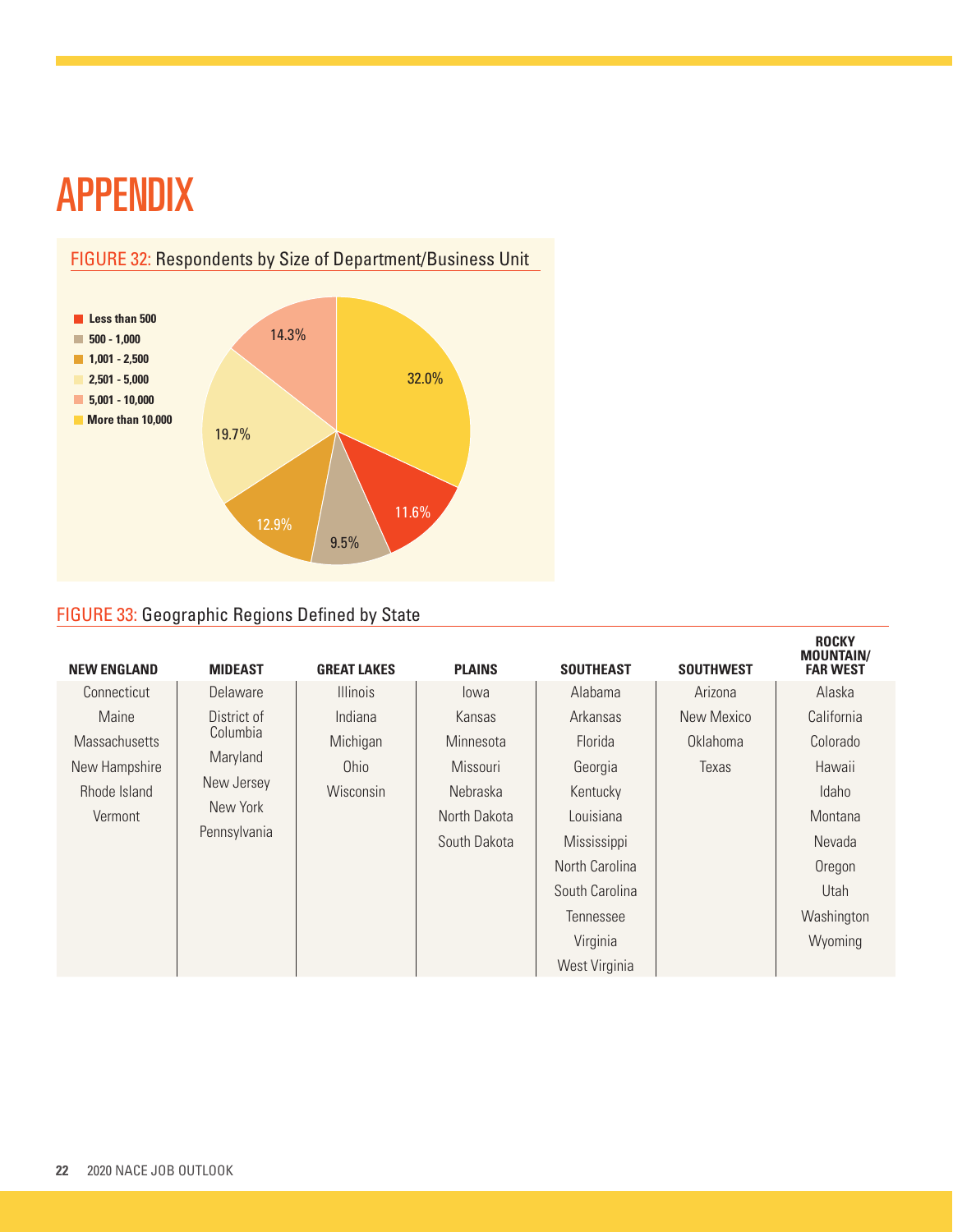## FIGURE 34: Respondents by Industry

| <b>INDUSTRY</b>                        | # OF RESPONDENTS | % OF RESPONDENTS |
|----------------------------------------|------------------|------------------|
| Oil & Gas Extraction                   | 2                | 1.3%             |
| <b>Utilities</b>                       | 6                | 4.0%             |
| Construction                           | 6                | 4.0%             |
| Food & Beverage Mfg.                   | 5                | 3.3%             |
| Chemical (Pharmaceutical) Mfg.         | 6                | 4.0%             |
| <b>Computer &amp; Electronics Mfg.</b> | 17               | 11.3%            |
| Motor Vehicle Mfg.                     | 5                | 3.3%             |
| Misc. Mfg.                             | 25               | 16.7%            |
| <b>Wholesale Trade</b>                 | 6                | 4.0%             |
| <b>Retail Trade</b>                    | 12               | 8.0%             |
| Transportation                         | 3                | 2.0%             |
| <b>Messaging &amp; Warehouse</b>       |                  | 0.7%             |
| Information                            | 9                | 6.0%             |
| Finance, Insurance & Real Estate       | 10               | 6.7%             |
| <b>Accounting Services</b>             | $\overline{2}$   | 1.3%             |
| <b>Engineering Services</b>            | 5                | 3.3%             |
| <b>Management Consulting</b>           | $\overline{7}$   | 4.7%             |
| Misc. Prof. Services                   | 10               | 6.7%             |
| <b>Social Services</b>                 | 3                | 2.0%             |
| <b>Recreation &amp; Hospitality</b>    | $\overline{2}$   | 1.3%             |
| <b>Misc. Support Services</b>          | 3                | 2.0%             |
| Government                             | 5                | 3.3%             |

#### **PARTICIPATING ORGANIZATIONS**

Below is a list of the organizations that responded to the *Job Outlook 2020* survey. (Please note: Although 150 organizations responded, the list below includes 106, as 44 organizations preferred not to be listed.)

| Alcoa                                   | Burns & McDonnell Engineering Co. Inc. |  |
|-----------------------------------------|----------------------------------------|--|
| Altec Inc.                              | Cambridge Associates LLC               |  |
| Altria Group, Inc.                      | Cargill, Inc.                          |  |
| Applied Materials Inc.                  | <b>CIGNA Corporation</b>               |  |
| ArcelorMittal USA                       | <b>Comcast Corporation</b>             |  |
| Arizona Department of Economic Security | ConocoPhillips Company                 |  |
| Arizona Public Service                  | Danaher Corporation                    |  |
| Arup                                    | Dassault Systèmes                      |  |
| Ascend Performance Materials            | Dell Technologies                      |  |
| <b>Ball Aerospace</b>                   | <b>Dick's Sporting Goods</b>           |  |
| Barry-Wehmiller Design Group            | Dot Foods                              |  |
| Bemis Company, Inc.                     | DST Systems Inc.                       |  |
| Benjamin Moore & Co.                    | E. & J. Gallo Winery                   |  |
| Best Buy                                | Echo Global Logistics                  |  |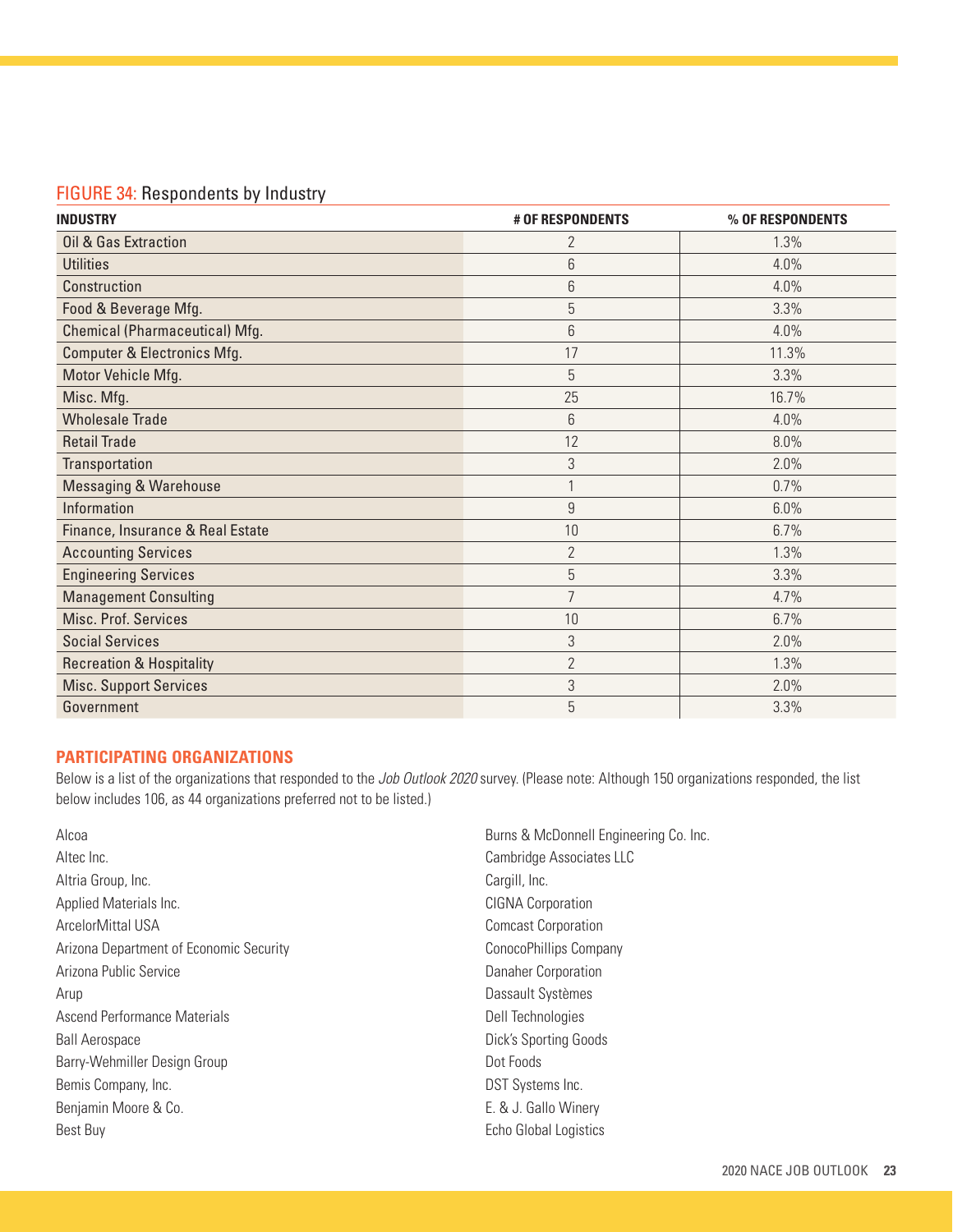#### **PARTICIPATING ORGANIZATIONS cont.**

Below is a list of the organizations that responded to the *Job Outlook 2020* survey. (Please note: Although 150 organizations responded, the list below includes 106, as 44 organizations preferred not to be listed.)

Ecolab Inc. Edward Jones ellucian Entegris Enterprise Envestnet - Yodlee EOG Resources, Inc. EY First Solar Foundation Medicine Fresenius Kabi USA GE Appliances, a Haier company General Dynamics Electric Boat GlaxoSmithKline Great Lakes Dredge & Dock Company Haas Automation Hanley, Flight & Zimmerman Heidrick & Struggles High Industries Inc. Highmark Health Honeywell International Inc. Hormel Foods Corporation Hubbell Incorporated ICF International Indian Health Service INEOS Ingersoll Rand Company Ingredion Internal Revenue Service ITW Kimberly-Clark Corporation Lexmark International, Inc. Liberty Mutual Insurance Company Link-Belt Construction Equipment Co. Mackay Communications, Inc. Macy's, Inc. Michelin North America National Instruments Nokia

ONEOK, Inc. Owens Corning Pariveda Solutions Inc. Parsons Corporation **Paylocity** Polaris Industries, Inc. PPL Corporation Presidio Trust Principal Financial Group Protiviti Inc. QVC Inc. Randstad North America Raytheon Company RSM US LLP Sabre Corporation Seagate Technology SEEL LLC Selden Fox LTD Silicon Labs Sonoco Products Company Speedway LLC STAPLES Inc. Stryker Corporation T-Mobile USA, Inc. Takata Tennessee Valley Authority Textron Inc. The Aerospace Corporation The Travelers Companies, Inc. ThyssenKrupp Elevator TimkenSteel Corporation TracFone Wireless U.S. Cellular Corporation U.S. Comptroller of the Currency Underwriters Laboratories Inc. Varian Medical Systems Inc. Verisk Viasat, Inc. Wright Medical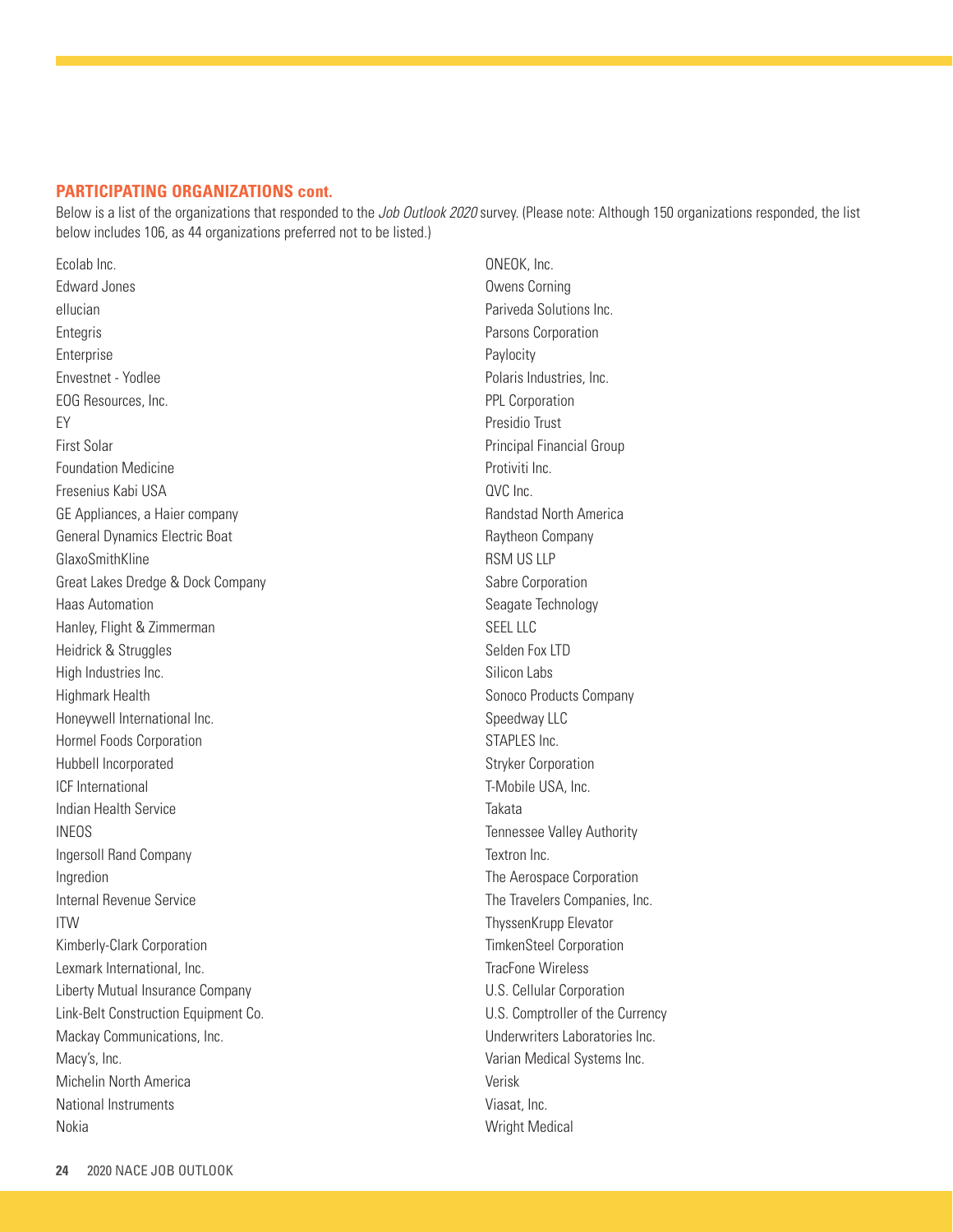